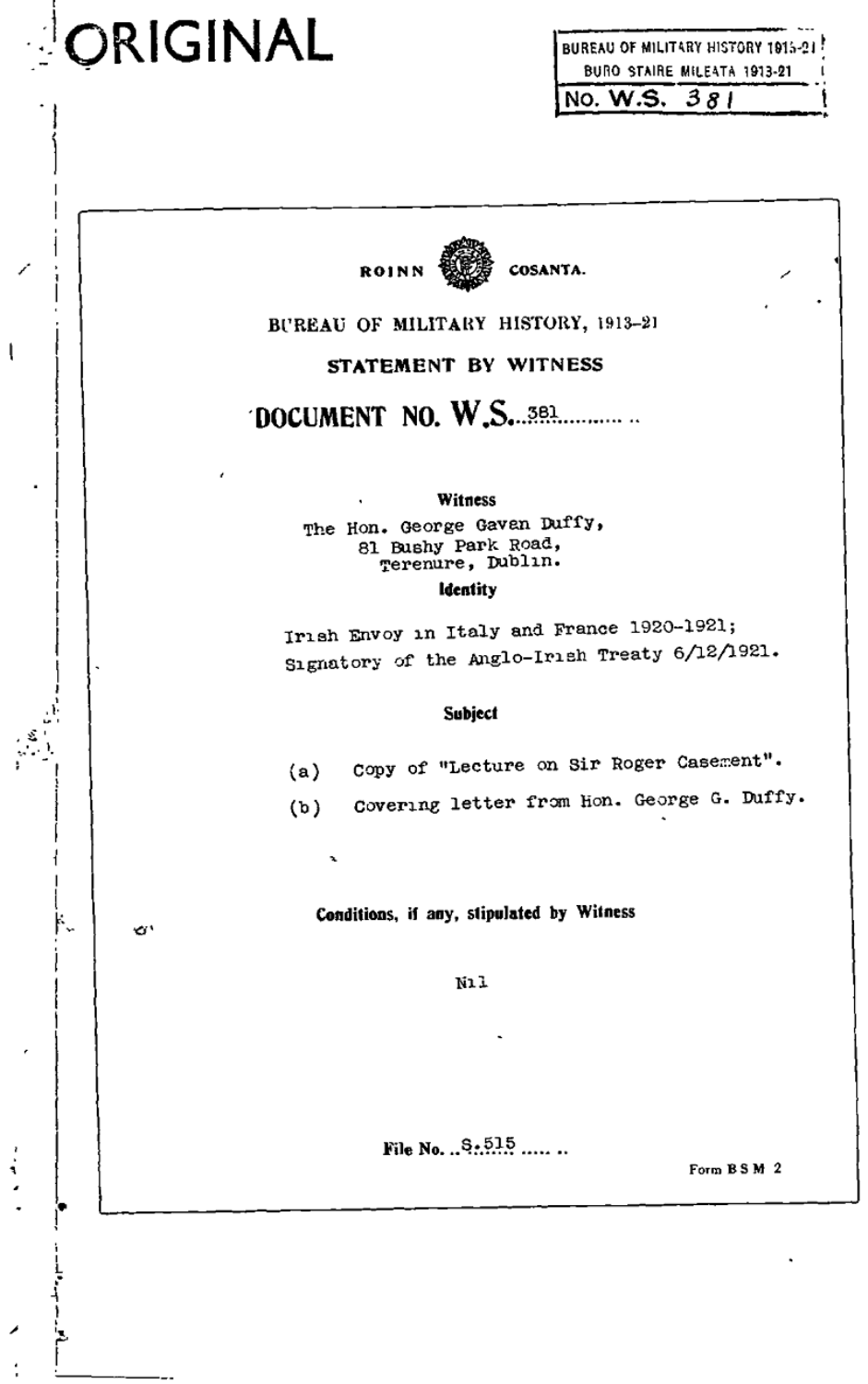MATERIAL COLLECTED BY BUREAU REGARDING ROGER CASEMENT.

| Personal Statements of Evidence.<br>А. |
|----------------------------------------|
|----------------------------------------|

- **B.** Contemporary Documents.
- Press Cuttings made during the  $C_{\bullet}$ lifetime of the Bureau.
- Notes on files relating to persons<br>who have not given evidence.  $D_{\bullet}$

<u>papa pada atau sa</u>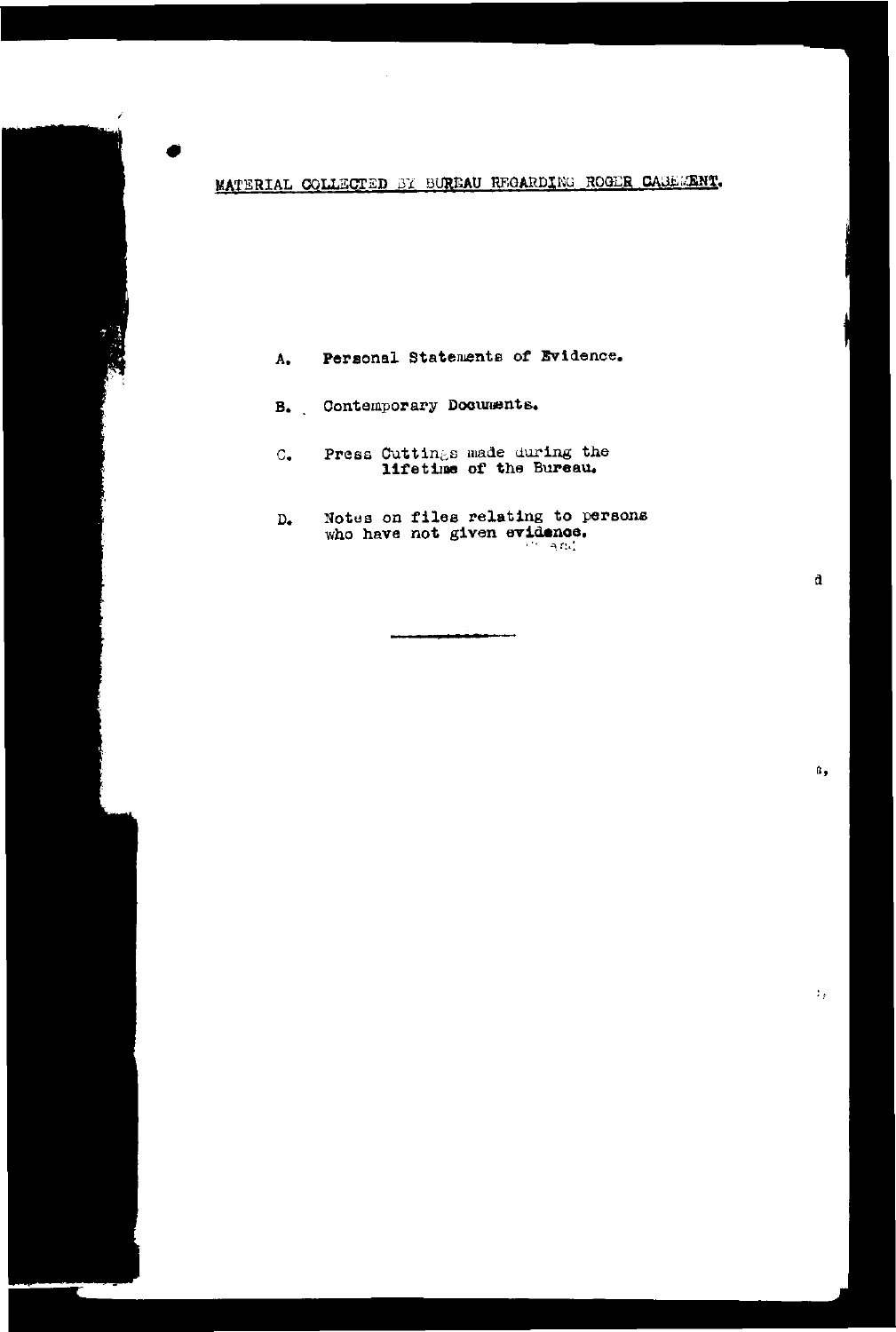A. PERSONAL STATEMENTS OF EVIDENCE.

 $\bullet$ 

W.S. 4 - Diarmuid Lynch - Distribution in 1915 of a pamphlet containing the texts of a series of articles written anonymously by Roger the Some years earlier<br>and pulling in The Gaelic American,<br>New York, and later in Irish Freedom.

 $W_1S_2$  85 - Bulmer Hobson - Roger Casement, 1904-1914.

- W.S. 86 Bulmer Hobson Comment on R. Monteith's "Casement's Last Adventure".
- W.S. 117 Maurice Moriarty Landing of Casement, Monteith & Bailey, Banna, Co. Kerry, 1916. ) and annexe to  $N(5,117)$

W.S. 123 - William Mullins - S.S. "Aud" and Roger Casement.

- Arrest of Casement and Bailey,  $W. S. 126 - Jack Medaley$ Holy Week, 1916.
- W.S. 168 Joseph Melinn Landing of Casement and Monteith, Easter, 1916.
- W.S. 381 G. Gavan Duffy Copy of "Lecture on Roger Casement" in 1950.
- W.S. 537 Michael McDunphy Note on the painting of The Trial of Roger Casement, 1916, by Sir John Lavery.

 $W_6$ . 551 - Very Rev. T. Canon Duggan - The Casement Prigade in Germany.

 $W_0$ . 558 - Rev. Fr. J.M. Cronin - His recollections of Casement's last days in Pentonville Prison, and annexe to  $W$ .  $5.558$ . including his reconciliation with the Catholic Church.

W. 8.1365 - Bulmer Hobson - His memories of Roger Casement.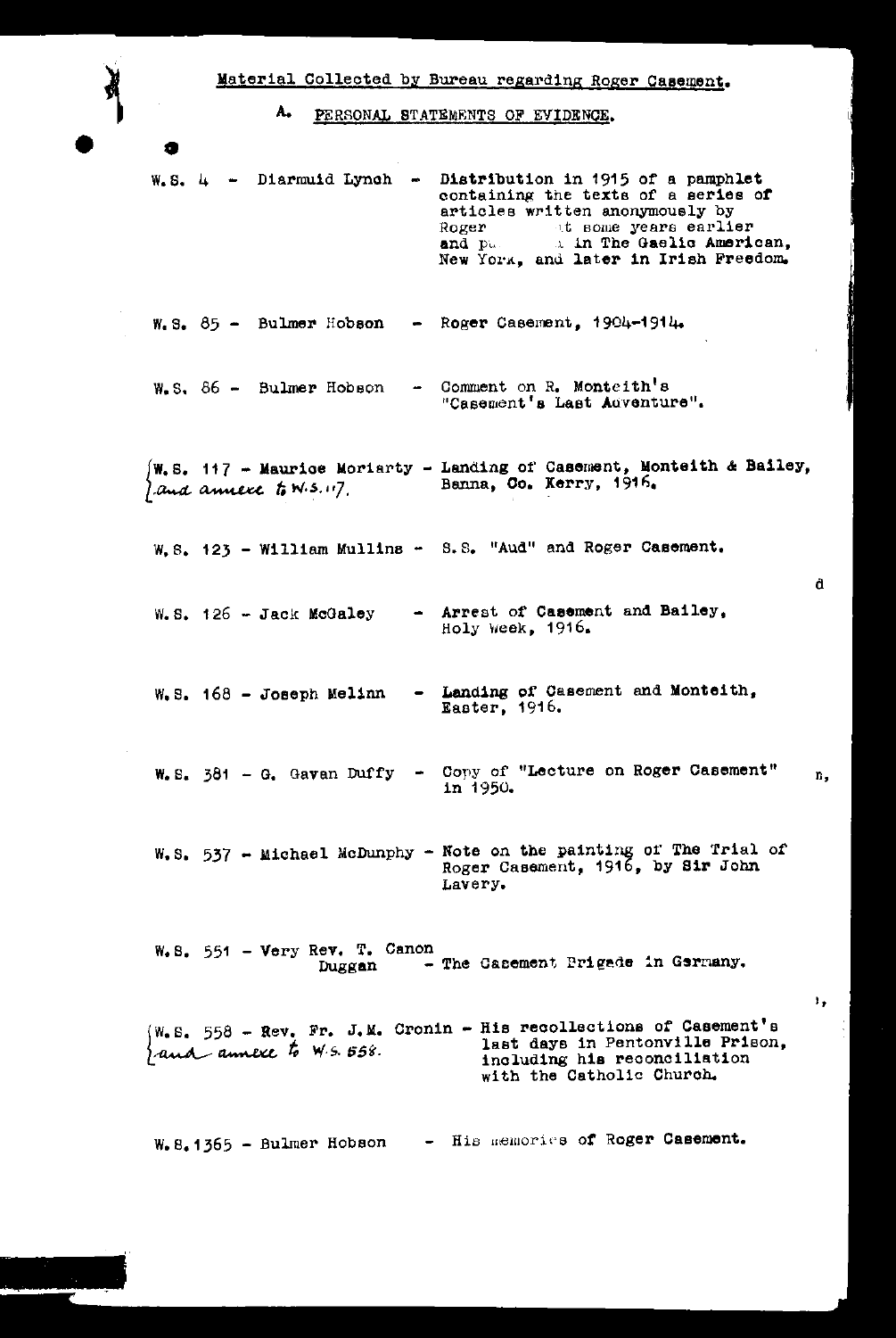B. CONTEMPORARY DOCUMENTS.

Passages from the manuscript C.D.  $173$  - Dr. Herbert Mackey written by Roger Casement in the condemned cell at Pentonville Prison.

Photostat copy of letter dated 1/6/14 from<br>Roger Casement to Colonel Warburton re  $C. D. 1$  $\blacksquare$ training of the Belfast Corps of the Irish Volunteers.

- George Gavan Duffy - Casement Documents:  $C. D. 45$ 

(a) Correspondence and manuscript;

Mrs. J.R. Green: - Writings before Execution;

Gaffney: - Casement in Germany;

MacNeill: - The Unionist Machine.

(b) Correspondence re Irish Volunteers.

(c) Counsel's papers in the trial of Roger Casement, 1916.

C. PRESS CUTTINGS MADE DURING THE LIFETIME OF THE BUREAU.

Э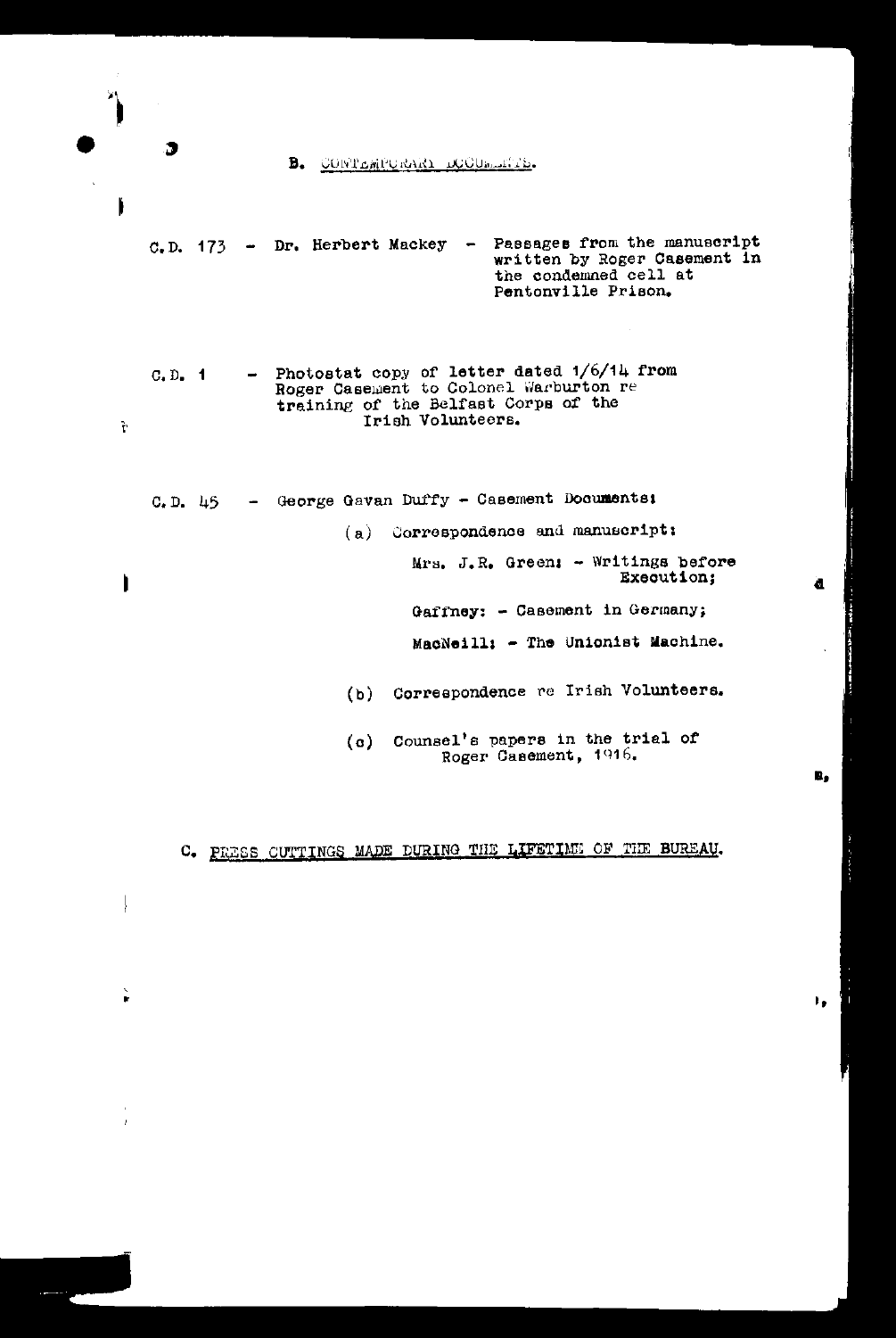NOTES ON FILES RELATING TO PERSONS WHO HAVE D. NOT GIVEN EVIDENCE.

8. 55 - Office file, Roger Casement - Extract from "Old Meadow", page 39, Cardinal Bourne's memorandum on Casement's reception into the Catholic Church.

8. 1862 - Dr. James Walsh, Editor "Catholic Times" - Correspondence re article entitled "Last Letters of Roger Casement". Name of author not disclosed.

> At the suggestion of Rev. Fr. Cronin, see W.S. 588 above, letters were addressed to<br>Very Rev. J. McCarroll (8.1863) and Monsignor<br>H.E. Daly (S.1864) in October, 1951, regarding<br>Casement's reconciliation with the Catholic Church. The former did not reply and<br>the latter died in 1949.

A letter was sent also in October, 1951, to Professor Denis Gwynn (S. 74) regarding a<br>personal statement by Dean Ring on Casement's<br>reconciliation with the Catholic Church, but a reply was not received from him.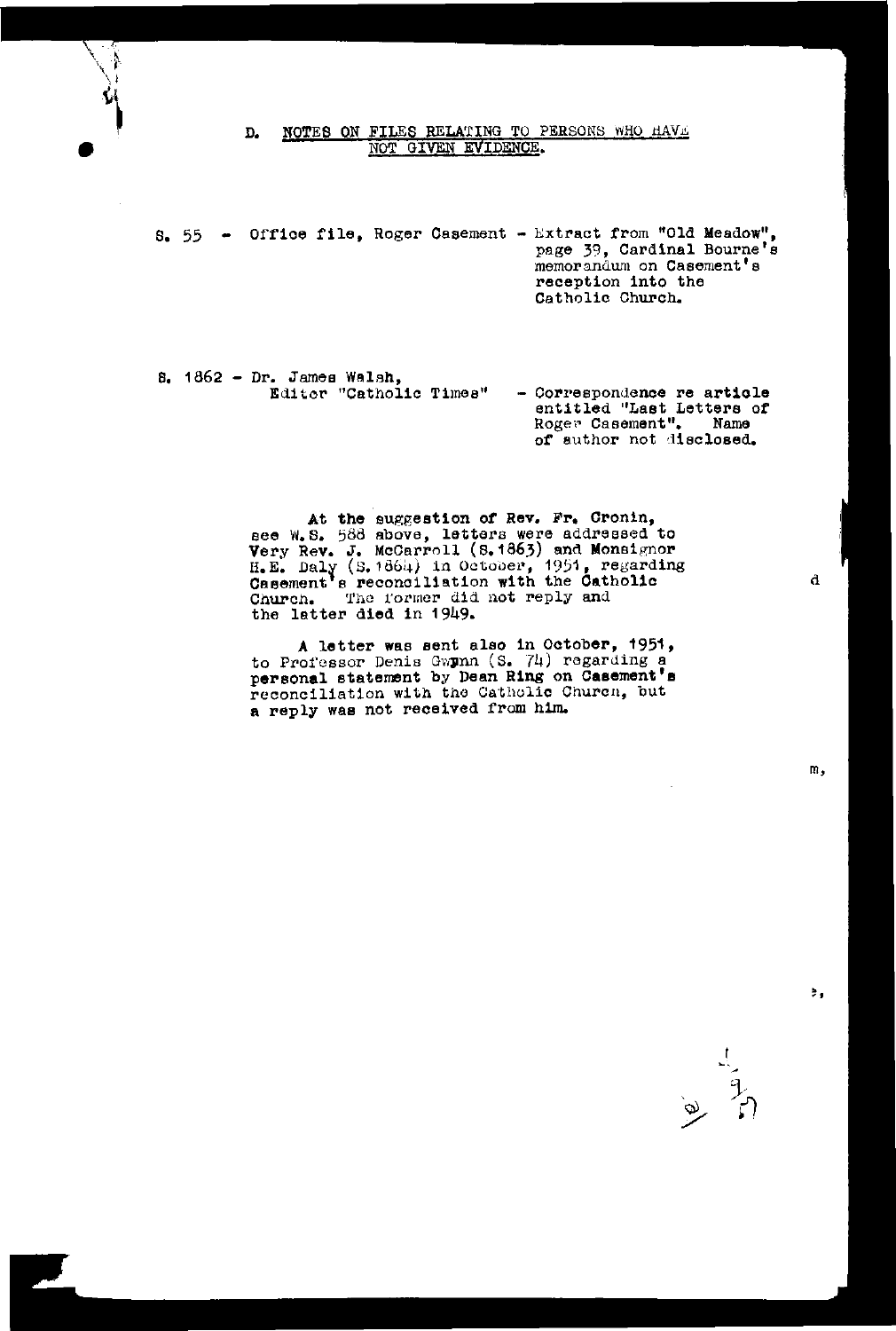

DUBLIN.

 $5.511$ 

 $\n *l* <sub>q</sub>  $\sqrt{2}$ ,  $\sqrt{2}$   $\sqrt{2}$$ 

**FORY** +

1 1913

 $W.5.381$ 

n by the Hon. George ls, at 14 Parnell ril. 1950.

ptember, 1864, at died when he was very with an uncle at not yet fifty-two ison on 3rd August.

panish type of an of most distinguished ais old friends in the 11, dark, beautiful heard they had taken servant just fits the tegrity, and of the ceptional personal charm. it generous I have ever

known, specially interested in the sor and the oppressed. He was, for instance, keenly enthusiastic about bringing relief to Gorumna during times of great distress and He was impetuous and determined. starvation. As to his judgment, opinions will naturally differ. He had travelled widely and could be a fascinating talker. He had, of course, made history by his Congo and Putomayo revelations. H1s interest in Irish affairs had waned when the Parnell split occurred, but it was keenly revived by the Boer War, when he was in South Africa.

He left the British Consular Service finally in June, As it happened, the Volunteers were started in the 1913.

Den Commandant Feely:-Thank you for the return of my saipt + for giving me a copy of the hauserift. The Kest needed little amentment or I enclosed concerted copy, as repetited. Your rinchly, Grange Game Deffy.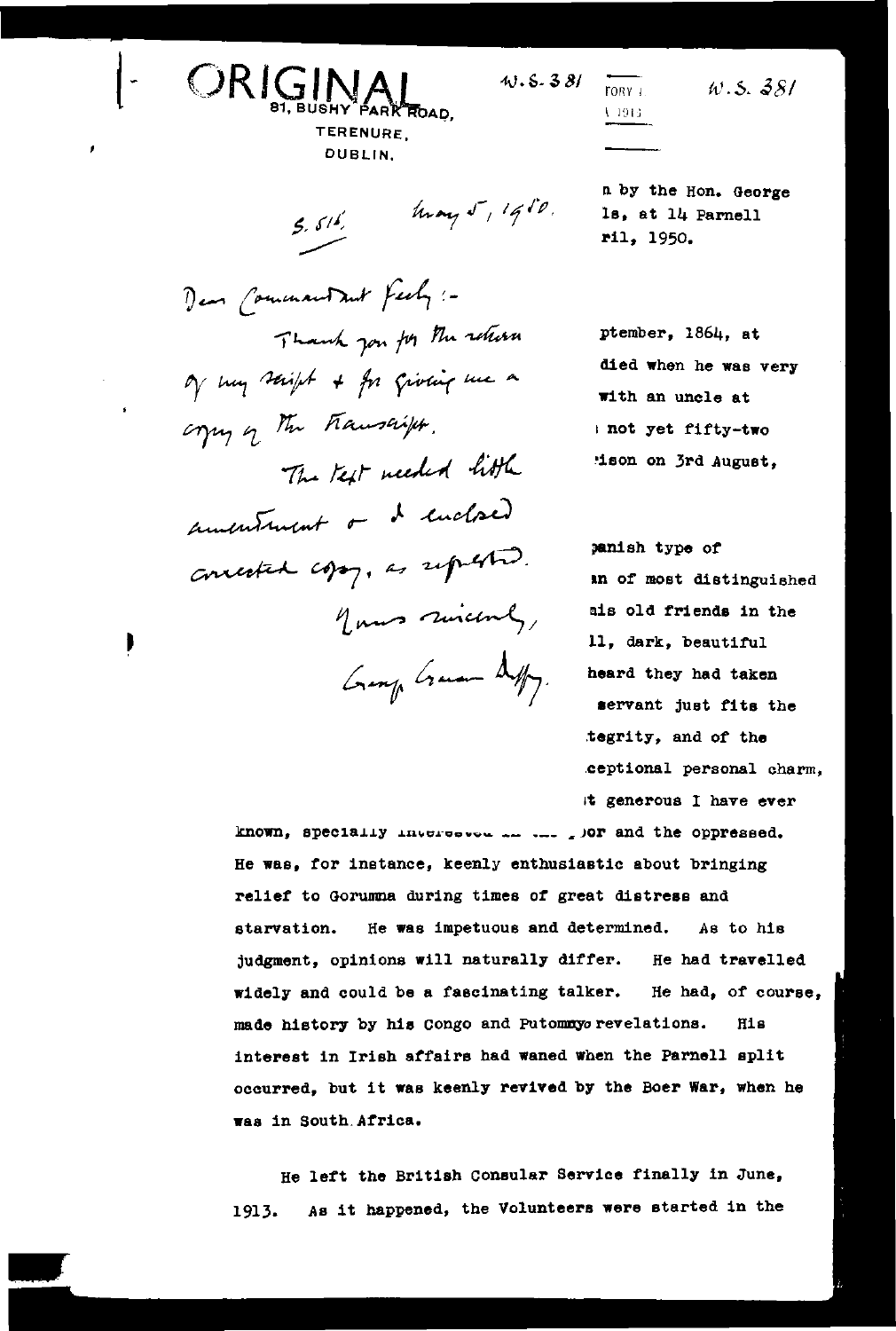BUREAU OF MILITARY HISTORY.  $h'.5.$   $38/$ BURO STAIRE MILEATA 1 -No. W.S. 38

**Lecture on Sir Roger Casement given by the Hon. George**  Gavan Duffy to London-Irish Gaels, at 14 Parnell Square, Dublin, on 16th April, 1950.

Roger casement was born on let September, 1864, at Sandycove on Dublin Bay. **His mother died when he was very**  young and most of hie youth was spent with an uncle at Ballycaatle in County Antrim. He wae not yet fifty-two when he was executed at Pentonville Prison on 3rd August, 1916.

Roger was of a dark and rather Spanish type of **countenance, handsome, very tall, a man of most distinguished appearance.** The retainer of one of his old friends in the North wrote to him in prison: "My tall, dark, beautiful gentleman, my heart is broke since I heard they had taken you", and that description of the old servant just fits the man. He was a man of the highest integrity, and of the highest courage. **He was a man of exceptional personal charm, a beautiful character, one of the moat generous I have ever**  known, specially interested in the poor and the oppressed. He was, for instance, keenly enthusiastic about bringing relief to Gorumna during times of great distress and starvation. He was impetuous and determined. As to his judgment, opinions will naturally differ. He had travelled widely and could be a fascinating talker. **He had, of course,**  made history by his Congo and Putomayo revelations. His interest in Irish affairs had waned when the Parnell split occurred, but it was keenly revived by the Boer War, when he was in south Africa.

He left the British consular Service finally in June, 1913. As it happened, the Volunteers were started in the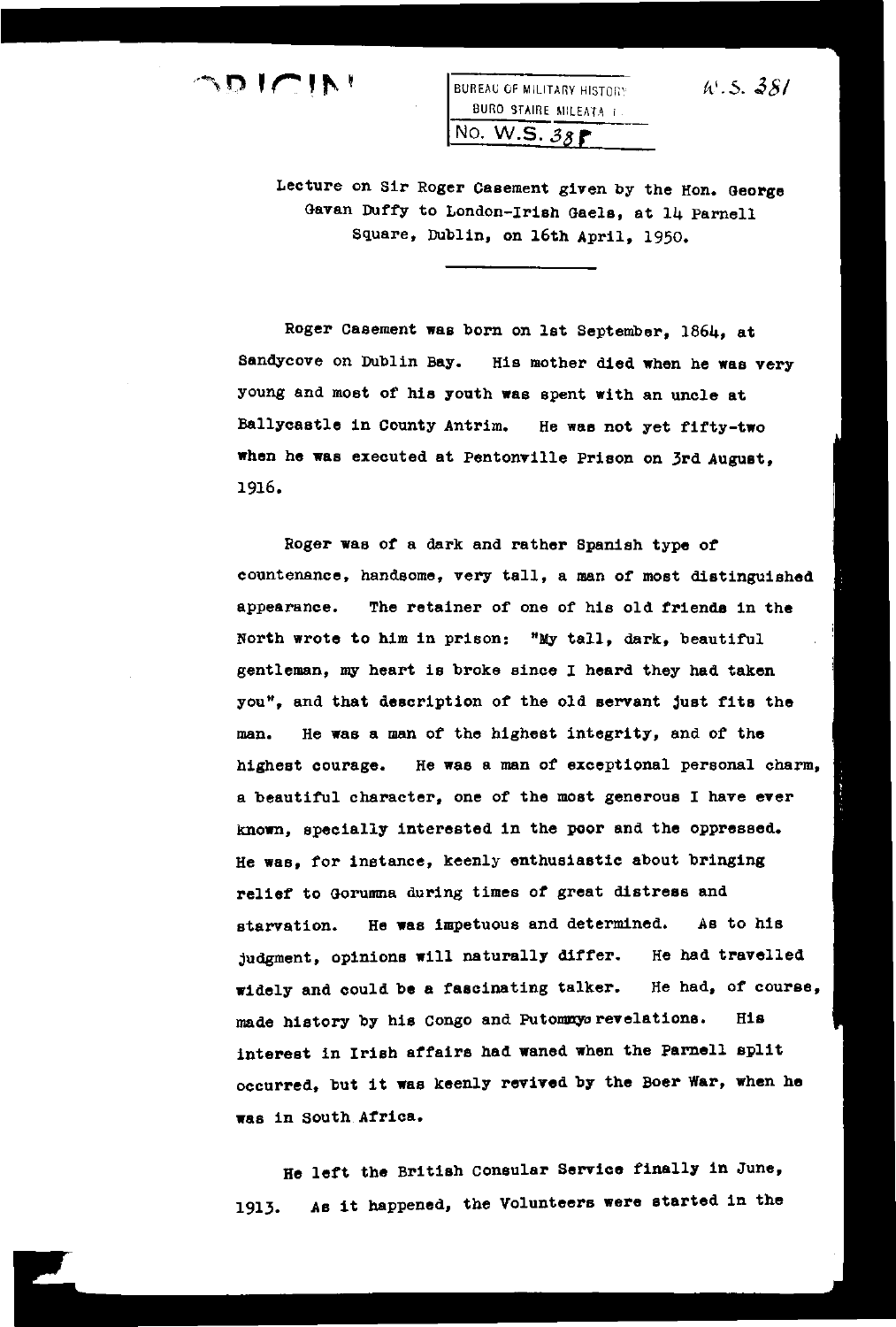following November, and Sir Roger was put on the Executive, and then spent several months organising the Volunteers.

<sup>I</sup>think I shall begin at the end of his story. **He was,**  as he himself said, a Catholic at heart. He ought to have been a catholic, but, through no fault *ot* his own, was brought **up a :Protestant. When in prison he wanted to see a priest, and he, in fact, saw more than one good priest, but it was**  most desirable that he should get into touch with one to whon. he could open his whole heart. That would depend on the personality of the particular priest. I knew slightly Father Edward Murnane; I knew he was Irish, although I had no idea what his political opinions might be, but I knew he **was a man** *of* **outstanding character and a aaint. His work,**  over long years, for the Irish people at Dorkhead, one of the  $\ddot{\phantom{0}}$ poorest perishes in London, is beyond all description. Providentially Father Murnane came into close contact with Roger during the last month of his life.

Father Murnane wrote to my wife on 4th July, 1916: "God will bless you and yours for all you are doing for this **dear soul.** The cardinal sent for me last evening and gave me full faculties to deal with Sir Roger. So I wrote to Father carey last night to get Sir Roger to ask for **permission for me to aee him alone on spiritual matters, as often as necessary.** I mean to see him daily. **.As soon aa**  the permission comes all will be well. And bleas God who has chosen you to be His instrument in bringing peace to the dear soul and joy to the millions who are praying for him all **over the world.** And pray for me that I may do my share faithfully and well".

**on the evening before Roger's execution, 2nd August,** 1916, Father Murnane sent me this letter: "I found your telegram **on my return from him, and our last interview will ever** 

-2-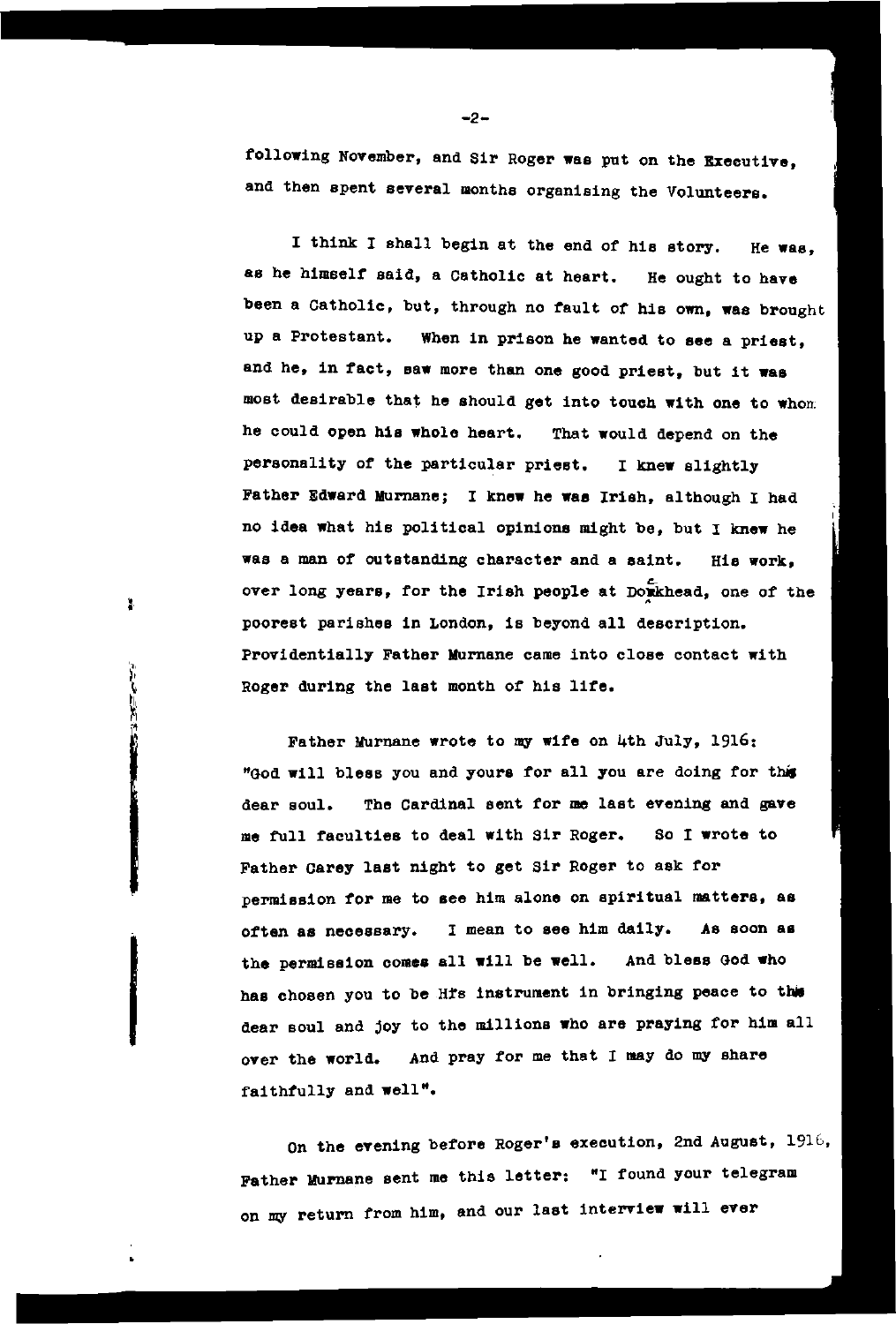"remain in my mind and heart. He faced death like a gallant<br>*,.,, with the added courrage our compinence of a ford collect is* gentleman<sub>*i*</sub> He talked freely of his death, and was looking forward to his Confession to-night and to his First Holy **Conmmnion tomorrow morning. He sent grateful messages to**  all who preyed for him and loved him, and I was to tell all that he died for Ireland, and he wished them to know that he had no bitterness in his heart... He was wonderful! The peace, the tranquilty and the courage with which he faced death and talked *of* it! It was like the last houro *of* some **glorious martyr, and I reminded him of Our Lord' a words** - ''He *,\_\_) }1.,.r* 4 that shall lose his life for Me shall find it<sup>\*</sup><sub>4</sub> He was one ...,  $\frac{d}{dx}$  ...,  $\frac{d}{dx}$  ...,  $\frac{d}{dx}$  ...,  $\frac{d}{dx}$  ..., wore added to the glorious roll, He bowed his head and made more added to the glorious roll, He bow the Sign of the Cross ae I blessed him and bade him good-bye ..... ~ If-"'. )U ..,,..,, '-'• ,,\_ *4.:,* /'-;., -.) *{A#* till, $\overline{x}$  meet him<sub>/</sub>at Holy Mass and<sub>/</sub>Holy Communion at  $f$ ive.  $\overline{y}$ o'clock... My heart is divided between joy and sorrow•. And, **of course, as you know,, he was executed the next morning.** 

To-night I have the opportunity of talking to a number *of* ex-London Gaels - and the London Gaels are the truest body *of* Iriohmen I have known - I want to take the opportunity, **not to give you my own opinions of Roger Casement, for he wae**  my friend and I am not unprejudiced, but to give you a picture *of* the events leading up to his death as he saw them himself. I want, when I come to it, to give you his story as I had it from his own lips, because, be it adjudged right or wrong, it is absolutely sincere and it is due to him to let him tell his own story.

You will understand that the story thus taken down was meant for the information of the three Barristers who were briefed to defend him at the trial; and, as they were merely his professional advisers and had no political sympathy whatever with his cause, he felt in honour bound, where they **were concerned, to suppress certain names; and, though the** 

-3-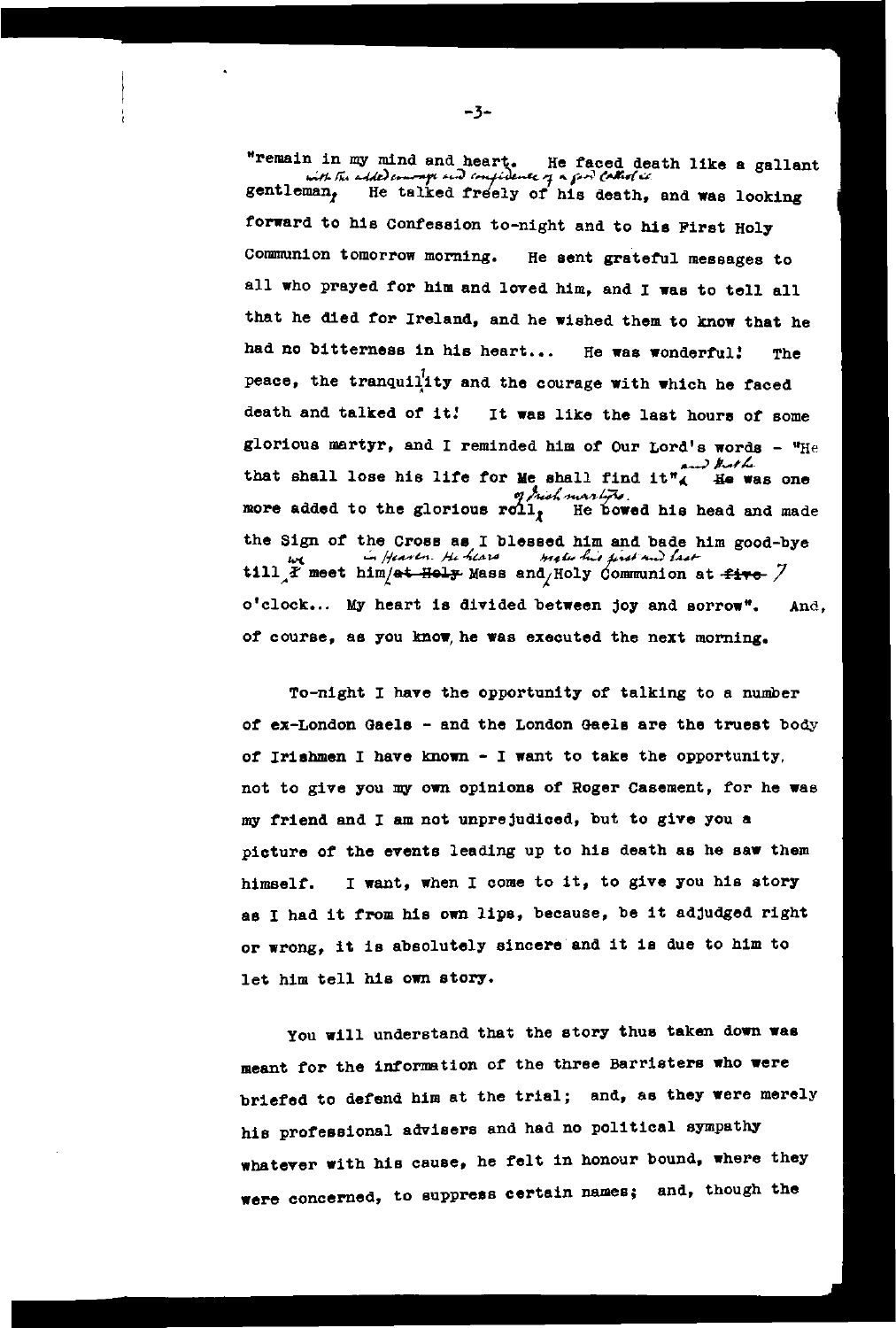identity of those names is prebably well known to-day, I think the best course is to repeat to you just what Sir Roger **himself gave out, either in summary torm,or, where the matter**  is of special importance, in hie own words. **There is, of course, not a word in his statement, nor wae there a word at**  the trial, to suggest any difference with John Devoy, who, as ,,,...,, **is,well known, was no admirer of his.** To his own story <sup>I</sup> shall add only two or three details about the trial itself. which may be of interest as not being general public property.

In 1916 I was a London solicitor. As His Excellency here (Mr. Nunan) could tell you, quite a number of Irish boys had the misfortune to have me as their eolicitor at the time of conscription, with the result that my able defence **secured them two years• hard.** I **was** spending Easter in 1916 with my family in a remote part of Tirconnaill when the **wildest rumours reached us of strange events in Dublin,** *or*  which the occupation of Dublin Castle by the Germen Army was only one tit-bit.

**The news of Roger Casement's arrest in Kerry on Good**  Friday, April 21st, had been suppressed; then a paper during the week following Easter announced it officially. I knew that Roger might have difficulty in finding a solicitor in London to defend him in the English atmosphere of the day, eo,having known him earlier in County Antrim and in London, I **went back to London, I bad, in fact, received the year**  before, from a friend of his, three cases of his papers which the friend thought it unwise to retain and wanted to dispose of them. **I remember spending an arduous week-end with Art**  O'Brien, whom I called in, going through these **documents to**  see what might be utterly seditious in them. I went, to London/on lst May, 1916, I applied in writing to see him

-4-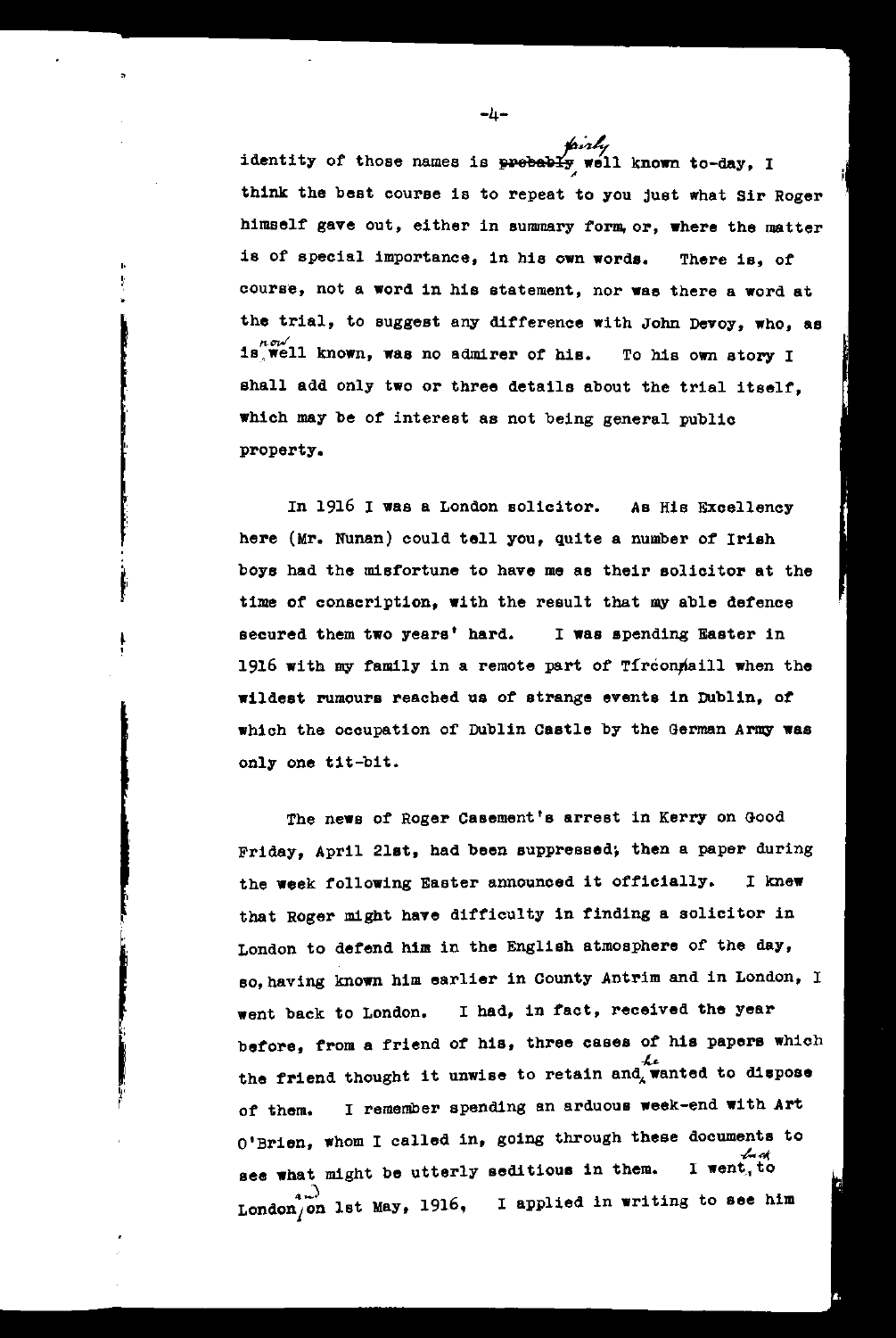as his solicitor. I got no reply until 8th May, when **permission to see him in the Tower was given to me verbally,**  and on 9th and 11th May I had two very long interviews with **him at the Tower of London.** 

<sup>I</sup>may say that I had great difficulty in finding leading **counsel to defend him, and eventually I resorted to the Four**  Courts in Dublin to obtain a competent man, unafraid of English opinion; and although that man differed in every conceivable way from sir Roger's attitude on Irish affairs, **and from my own, he was an Irishman who understood hie client's**  outlook perfectly, and it is due to him to say that he served his client brilliantly and loyally to the end. F.E. Smith **and three other eminent counsel appeared for the prosecution,**  but in my judgment, Sergeant Sullivan, who was an able and expert lawyer and quite fearless, dominated the proceedings. Although he was one of the three Irish Sergeants-at-Law, that is the leaders of the Irish Bar, he had never taken silk in **England, where he was only a member of the Junior Bar and a**  stranger in the Englioh court. In **a crowded court he had, with his mass of papers, a very cramped seat in the second row of the Junior Bar; the front seat on his side, reserved**  tor the Senior Bar, was empty. **It did not seem to occur**  to them to invite him to take a seat in the empty King's **counsel bench, where he would have had plenty room.** 

on my first visit to Sir Roger in the Tower I did not **meet him in a reception room, but was taken straight to his cell, a dreadful gloom;v place on ground level, where two**  warders were guarding him. Scotland Yard knew that he had ,~nt **for me, and, I suppose, they were suapicioua and**  arranged for me to confront him in the cell, in order to observe what would happen. I heard, but cannot vouch  $\pm$  that he had sent for a solicitor in London, who refused to appear

-5-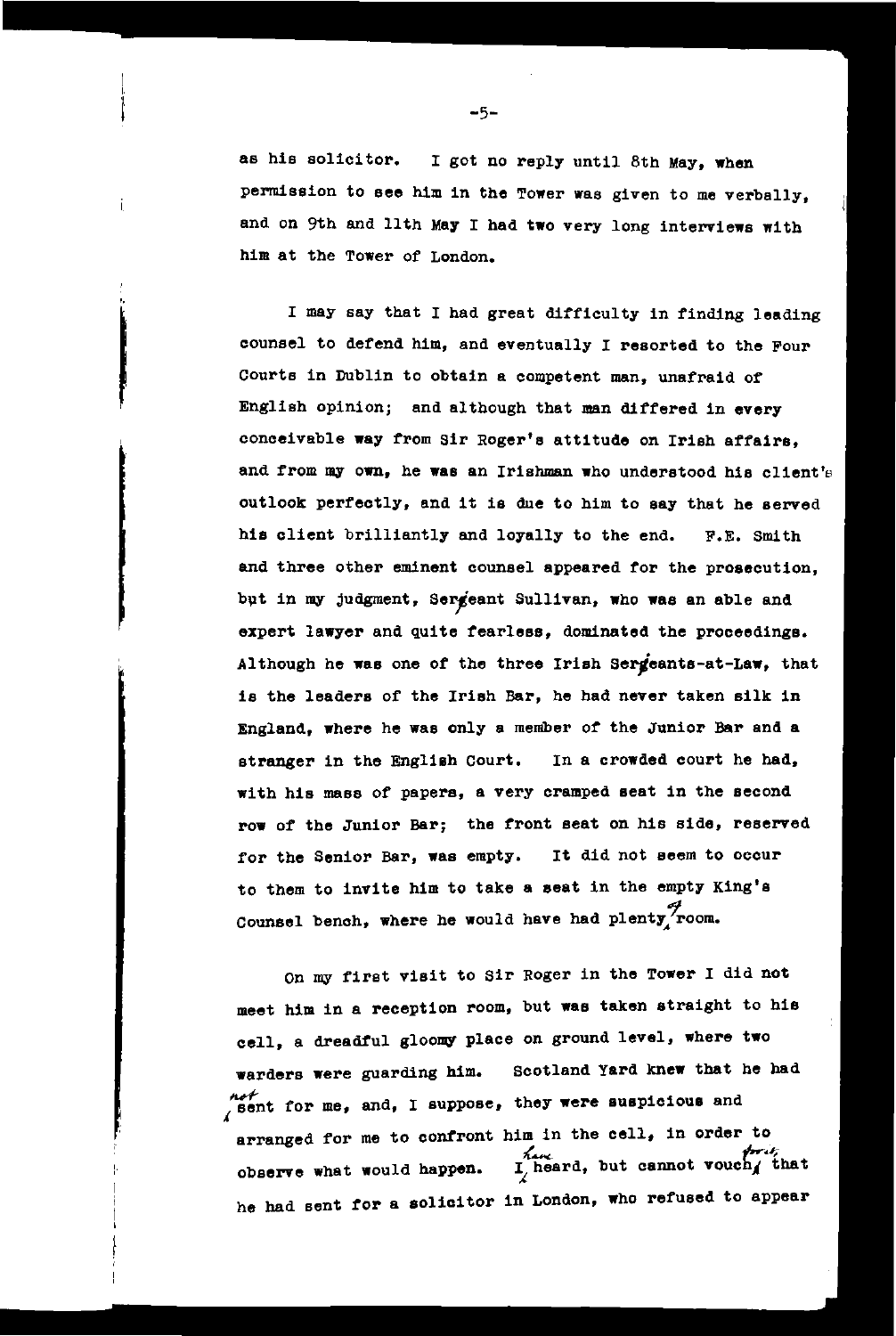for him. He was naturally overjoyed at last to see a friend. Thie was May 9th, and he had been closely sequestered since his arrest on April 2lat. The detectives were evidently satisfied that Roger knew me, and we were then given a pleasant, large, airy, well-lit room, nicely furnished with **comfortable chairs, lounges and tables, and used by the Tower officers as a recreation room.** The officers retired to a billiard-table in a room adjoining, where they were separated from us by a big glass partition. They left us the large **room.** All the evicted officers were perfectly courteous. I had brought my confidential stenographer, and he and I and Sir Roger were left absolutely alone, uninterrupted, for as long as we pleased.

Roger had not yet recovered from his dreadful journey and landing. He had had a hectic time after arrest. **To me**  he appeared very ill indeed. In fact, he had been very ill when he left Germany. We talked, I think, for between two **and three hours.** Despite his illness, he was mentally alert and full or vigour, and I think it was a comfort to him to have the chance of unburdening himself to a friendly ear. *state* 

I arranged to undertake his defence for the trial/on June 26th, and began taking a statement from him, which was completed at another long interview two deys later. The statement covered his time in Germany and his journey, and, when typed, ran into over sixty pages of brief paper. He had no difficulty at all in pouring out a clear, consecutive account or his doings and experiences. Thus I was able to get from his own lips, and have preserved, his own detailed story of events from his landing in Germany down to that time.

The story I propose to give you is his own, but

-6-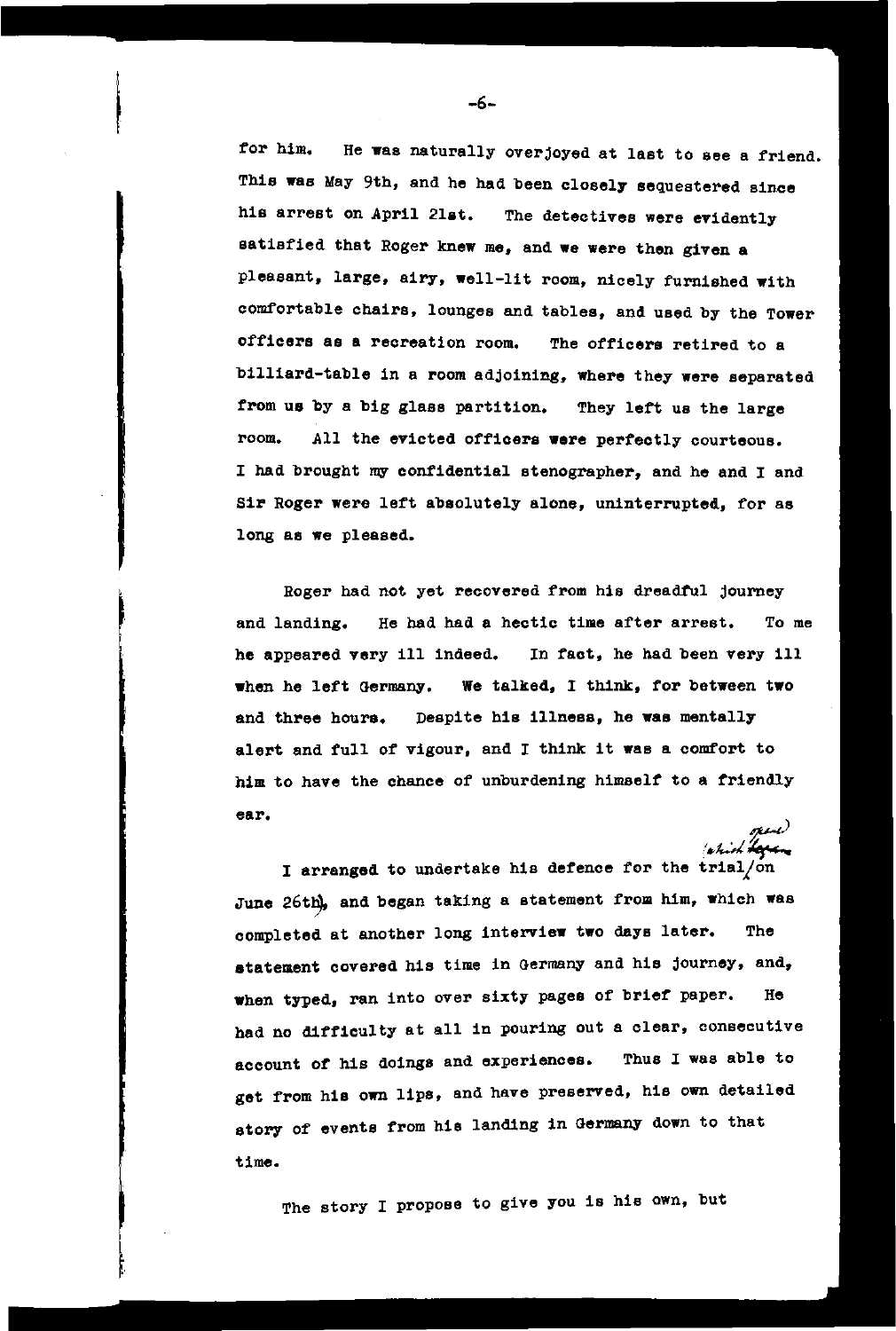necessarily abbreviated. I shall act merely as his **chronicler, with only an occasional interpolation where**  something needs to be explained.

Here is Sir Roger's own story. In June, 1914, he went to the United States. **His purpose was to get arms and money**  for the Volunteers. He did not anticipate an early outbreak *or* war. In August, 1914, after the outbreak of war, he published in America "Ireland, Germany and the Freedom of the Seas", preaching open rebellion. To him, the Home Rule Bill, paeeed by the royal assent on September 14th, 1914, was<sup>4</sup>a promissory note payable after death", a measure designed to secure Irish recruits for the British Army, while they would get nothing in return. He looked upon the war ae an English attack on Germany, made for the purpose of destroying the German fleet and German trade,  $\frac{K_{\text{free}}}{\Lambda}$ fighting to be done by the French, the Russians and the Irish. He was determined that Ireland must remain neutral in the struggle.

In October, 1914, he went to Germany against the advice of the Clan na Gael and of various friends in the States, and afterwards he always took sole responsibility for his visit to Germany. He went to Germany for the express purpose of trying to keep Ireland out of the war. He hoped to stop recruiting in Ireland for the British Army, by getting from Germany a declaration that she had no intention of injuring Ireland if she won, and desired for the Irish people only national freedom and national prosperity. What finally decided him to go was an article in a Liverpool daily paper, which expressed the hope that King George would go to Ireland to open the Irish Parliament, and then foreahadowed the enlistment of 300,000 Irishmen, when the English could stay at home and develop their trade. That

-7-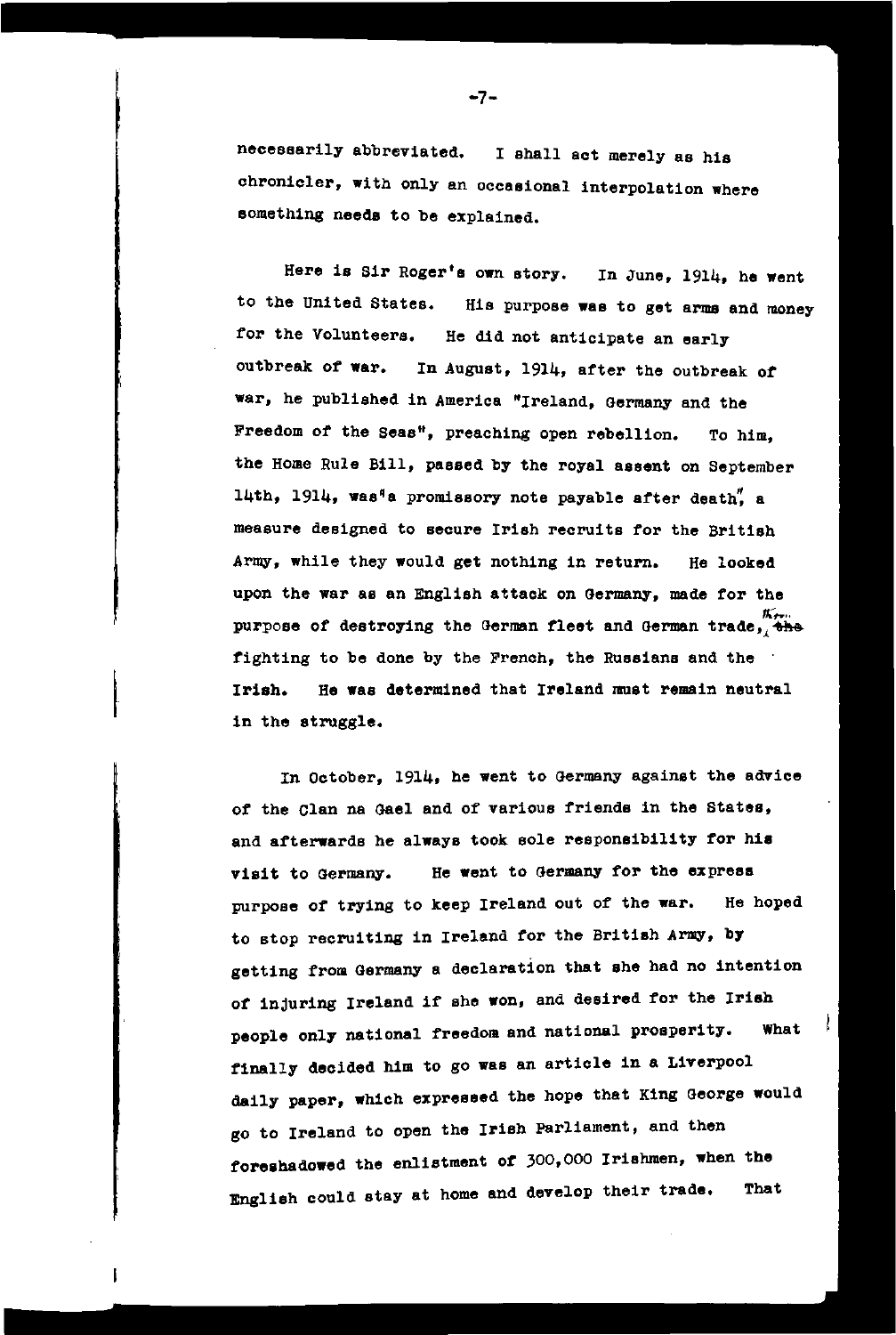article and a speech in the House of Lords by an English statesman re-eohoing it, were what decided him to go to **Germany.** 

**Casement eventually reached Berlin, and in November,**  1914, obtained the desired declaration from the German **Government.** It was afterwards published.

He also persuaded the German Government to ask the Vatican for two Irish priests to minister to Irish prisoners**of'-war.** Two Irish priests came from Rome, and their mission waa entirely spiritual and quite unconnected with his own activities. He alao induced the Germans to move all the Irish prisoners into a single camp, where they would be together, at Limburg. Thinking of Major MacBride and the Boer War, he conceived the hope that he might form an Irish Brigade from the Irish prisoners in Germany, confined to single men on account of the great risks they would run,  $\pm$ with<br>*the mission to fight for Ireland.* 

In December, 1914, casement obtained from the German Government, in writing, a Treaty or Agreement pledging the Germans to help Ireland when they could, if we first showed that we were willing to help ourselves. It stipulated that an Irish Brigade was to be formed from the Irish prisonersof-war to fight under the Irish flag, and solely for Ireland, **and under no circumstances to be employed tor any German end.**  The German Government undertook to send the Irish Brigade to Ireland with a supporting body of Germans, if a naval victory made that plan practicable; and if we established an **independent Government, Germany would recognise that**  Government and do her best to support our independence. The Treaty could not be published until the Irish Brigade was **formed, as an earnest of our good faith. Sir Roger considered** the Treaty yery important, as involving our recognition by a

-8-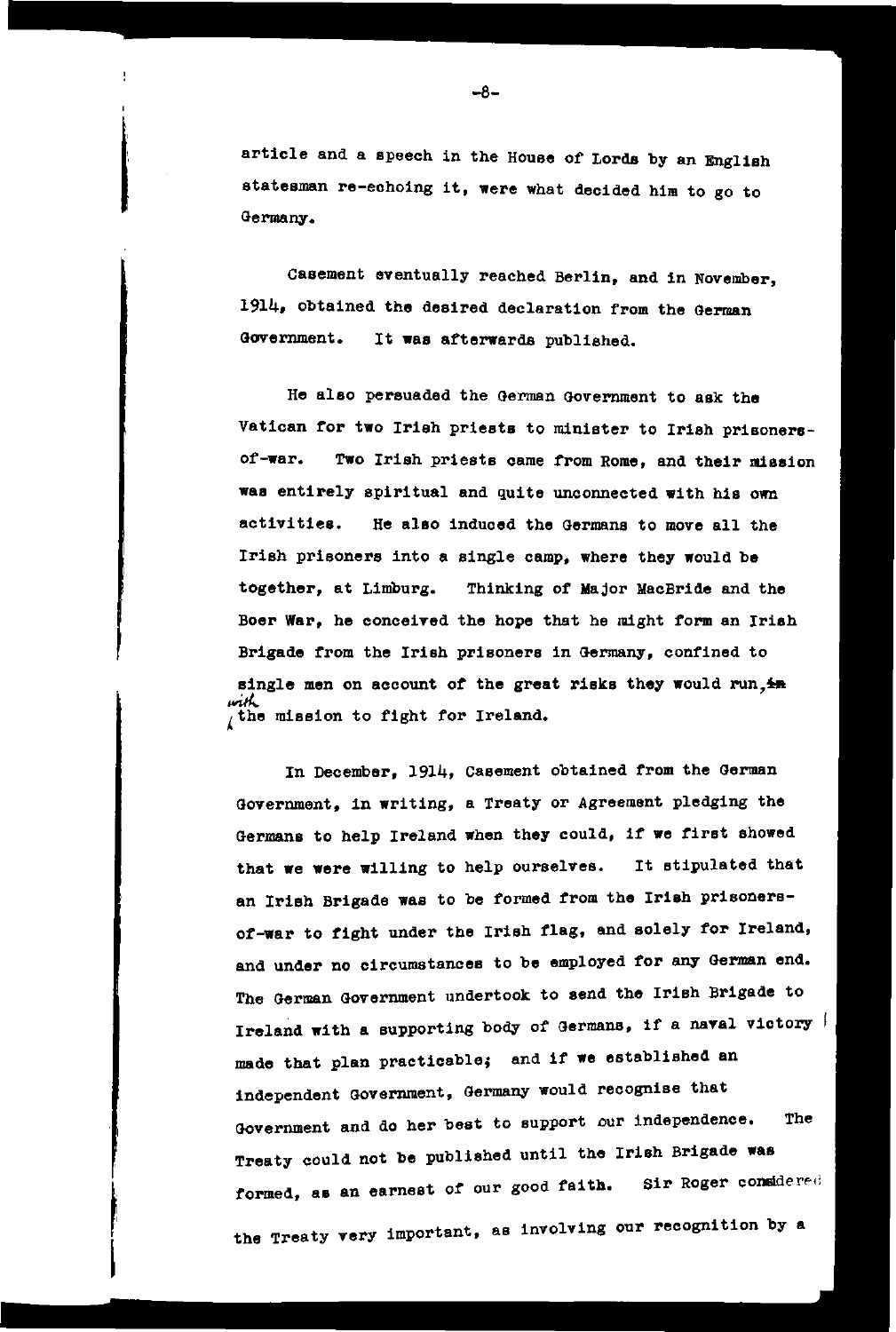great power, thue putting us internationally on the map.

In December, 1914, and January, 1915, Sir Roger visited the camp at Limburg several times to broach his plan to the men, and his efforts were continued by certain other persona during the ensuing months.

By March, 1915, Sir Roger thought that the war was going so badly for Germany that she was unlikely to be able to furnish us with any military aid. In April, 1915, <sup>a</sup> **messenger from Ireland reached him, who urged him to renewed**  efforts to form the Brigade and who went on to Limburg to help him in that scheme. In May, 1915, Casement went again to Limburg to renew his own efforts,

By this time the Brigade numbered 52, later increased to 55 men, only a small proportion of the prisoners-of-war. For many, the aoldiers' oath had proved the stumbling block, and, though Sir Roger does not say ao himself, these men had probably never heard of him at home, and were wary of the man **who was a stranger to them and was making a very strange**  proposal.

**The Brigade men were now moved to another camp at zossen, and put into uniform with special quarters, where**  they would be free from molestation by the unfriendly **elements.** 

The German Government refused to publish the Treaty unless an Irish Brigade were recruited of at least 200 men, By this time, May, 1915, it was perfectly clear to all concerned that the attempt to form an Irish Brigade was a failure, and Sir Roger's main hope of the Brigade now was tobe' able to use its existence to help to secure a hearing after the peace. **In June, 1915, Casement told the messenger from** 

Dublin to tell Headquarters that he did not think it possible

 $-9-$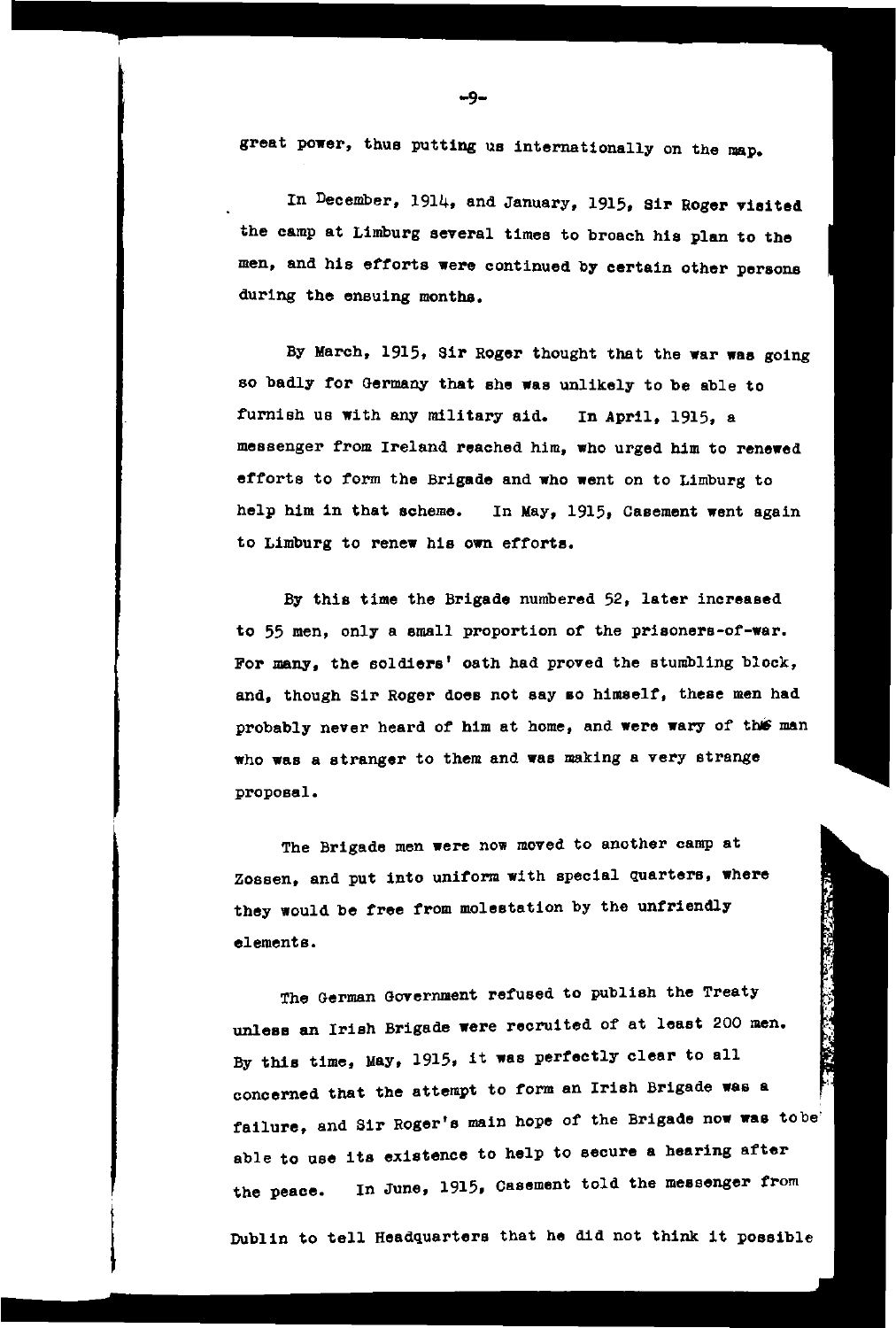**to get the Brigade formed, that he now saw no way in which**  Germany could help Ireland, and that his mission to Germany had failed. Incidentally he wrote three letters to Devoy, I think, to the same effect in the summer of 1915.

Casement had written urgently to America for one or two Irish officers to be sent for the Brigade. In October,·1915, Robert Monteith arrived after an incredibly difficult journey, as an officer to take charge of the men at Zossen.

In December, 1915, Sir Roger, who was liable to fever from hia African days, fell very ill and had to go to a sanatorium in Munich in Bavaria.

The important developments began in March, 1916. Early **in March, Casement got a message from the General Staff to**  the effect that they had heard from John Devoy that something was going to happen in Ireland, and asking for arms. He got up from a bed of sickness and hastened to Berlin.

On 16th March the General Staff showed him a letter from Devoy, stating that the men at home were determined on a Rising on Easter Sunday, April 23rd, whether help came from **Germany or not, and also that they wanted officera, cannon, machine guns, rifles and annnunition.** The General Staff refused to send officers speaking a different language, nor **could they send any cannon, but they would send arms and**  ammunition and were fitting out a steamer for the purpose. **There was some discussion as to how much they would send in**  the way of rifles, with which I need not trouble you.

Sir Roger was determined that he should go to Ireland himaelf, whatever happened, but, being convinced that meant **certain death, he was most anxious to go alone. However,**  captain Monteith, who was his loyal aid and confidant

-10-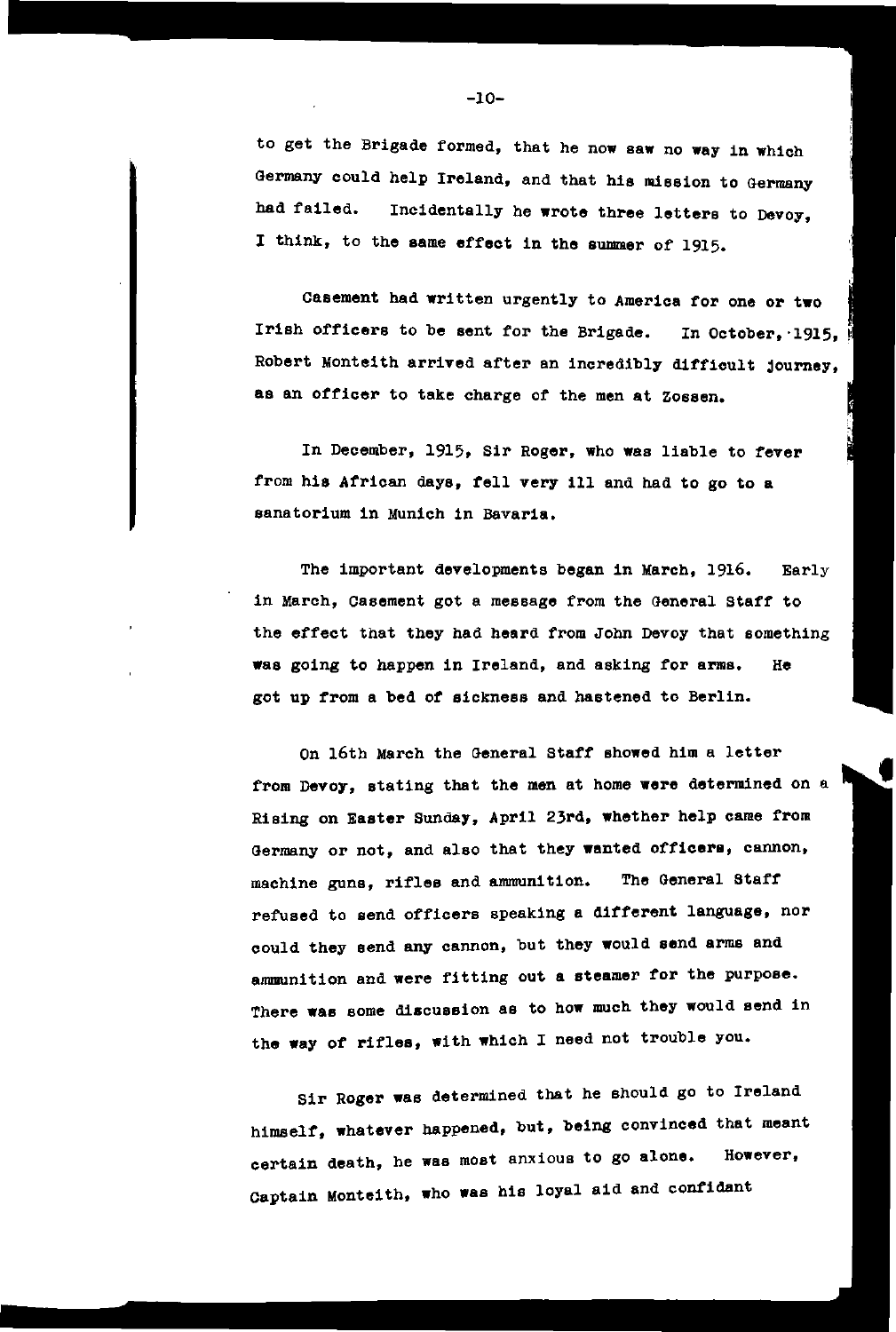throughout, declared so emphatically that he must go too that Casement yielded to his insistence. **Eventually, as you know, they took a third man, who was unwisely pressed on Casement.** Sir Roger positively refused to send the 55 men of the Irish Brigade. He urged the Germans to provide him with a submarine, which would go ahead of the arms ship, on the plea that this was necessary to arrange for the landing **of the arms, but the Germans said that a submarine Toyage in Irish waters would be altogether too dangerous, and refused**  to supply one.

On 19th March Casement, sent's man whom he could trust •••••~ly **to me.ke his way to Dublin, and report on the**  position to Volunteer Headquarters, particularly on the inadequacy of the military aid available. Although Sir **Roger did not know it, I fear hie messenger was captured en**  route by the British. **The reason for Sir Roger's keen**  anxiety to communicate with Dublin **was** that he was convinced that the whole Rising had been planned in the confidence that Germany would give aid to the Rising, which he knew she would not and could not give.

At the end of March the German General Staff threatened to stop the arms ship, and to let Ireland know that that was **Casement's fault. The reasons were these: firstly, they**  said his dispatch of a messenger to Ireland was a breach of faith - which he denied; secondly, they insisted that, if casement would not send the 55 men to Ireland, he must at least send a firing party of 12 men.

casement said it was for him to decide who should go to Ireland, and that the dispatch of twelve men was unnecessary, and, from a military point of view, futile. He said he could not send a batch of soldiers on a hopeless mission, to

-11-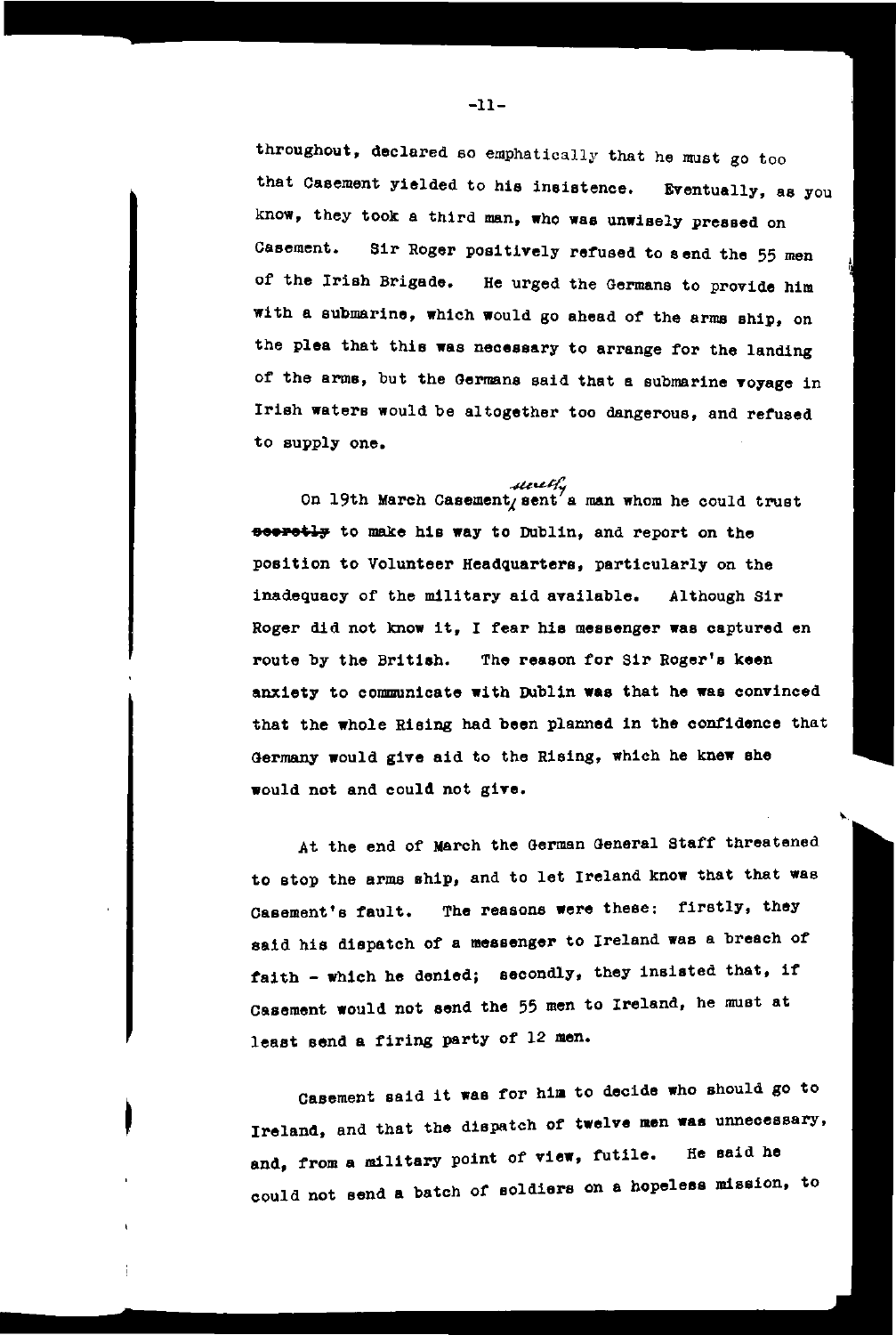be treated as felons or traitors. That was no fate for a soldier. He wae glad to have the full support of Captain Monteith, who was with him through the difficult time, in refusing to send the men on the expedition, but the General Staff was very angry. On the other hand, the Foreign Office **was** most sympathetic and largely took casement's view and supported him in every possible way.

I think I ought to give you some extracts from Roger's **own text in his own words, because I want to convey to you**  exactly the position as he saw it at that time. Whether he would have modified his views if he had been in touch with developments at home, from which he was very much cut off. I think it is impossible to eay. He felt that the arms ship must go at all costs, but "the situation was so absolutely without hope that whatever I did was wrong; there was no right thing to do except to go myself with the guns and leave the outcome to the thing we call Fate". "... "I do not think any man in the world was ever placed, and by his own acts, it must be fully admitted, in a more soul-destroying<br>situation.  $\ldots$  was still and always obsessed with the dread of the Rising - a thing I felt to be so desperate that I shuddered to count the days to Easter Sunday. Had I accepted the Rising and thrown myself into the spirit of the thing as a reckless, foolhardy attempt of brave men, I might have shaken off the sense of passive despair and gone to aid the Rising with the same sort of reckless courage that fills **a soldier on a forlorn hope.** But I was too old a man for this, too far-seeing in a way that my critics will scarcely **allow, seeing how reckless had been my previous action in**  coming to Germany at all, not to perceive that a rebellion **in Ireland, under the circumstances and with the measure** *ot*  help being furnished, was a thing that could have no possible hopeful issue. ... Briefly, my state of mind was that,

-12-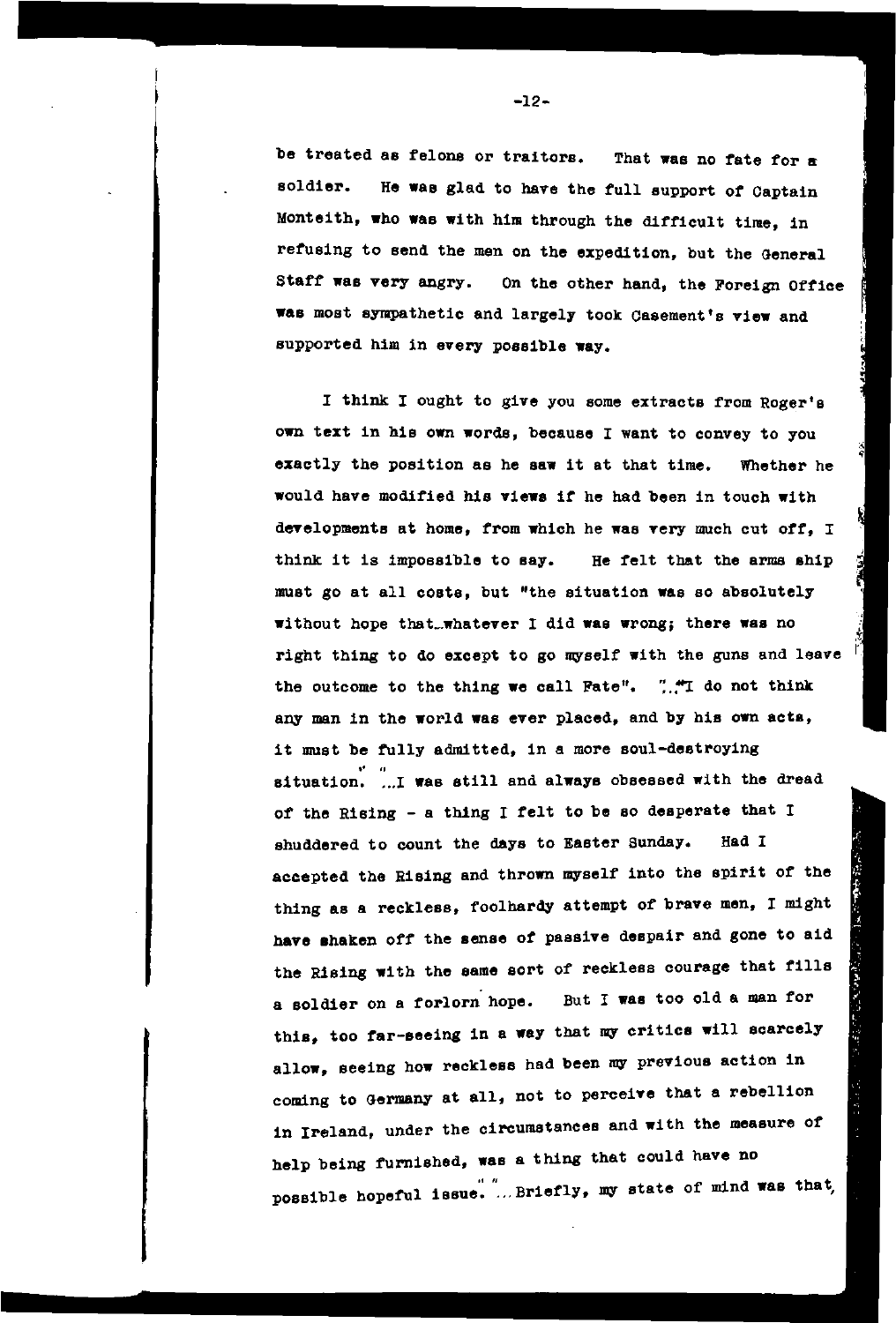.if Ireland fought, she should fight for herself, and this, to be attempted with any hope of success, involved the obtaining of effective foreign aid'.'

"The one last hope I clung to, when everything else in this world had slipped from my grasp, was that I might arrive in Ireland in time to stop the Rising, and then face the fate **I knew must be mine.**  out of the question. To stay in Germany with the ship gone To do anything else was impossible, and the certainty that her arrival on 23rd April meant beyond recall the abortive Rising, was to condemn myself to a life of shame and self-contempt, and the contempt of all men; so...I saw nothing else but to go to Ireland and still try to get there before the steamer<sup>"</sup>. <sup>"</sup> Besides, there was just a ray of hope that a brave fight might be made, that there ware possibilities of the Volunteers doing far more than we could see as likely, in which case we should be dying with our countrymen in a struggle against odd; but still a struggle that was not altogether a made one...

"I absolve the Germen Government from blame for the Rising, and I think they sent as much material in their ship as there was any safe prospect of being able to land with the **means at our disposal in** Ireland~· **'Germany was fighting for**  her life with her back to the wall."

I resume his narrative, thought I must necessarily shorten it,

on the afternoon of April 6th, a special messenger reached Sir **Roger, from a neutral country, bearing a letter**  signed with a pen-name that he knew. The letter said four things:-

(l) that the Rising was fixed for Easter Sunday night, 23rd April.

-13-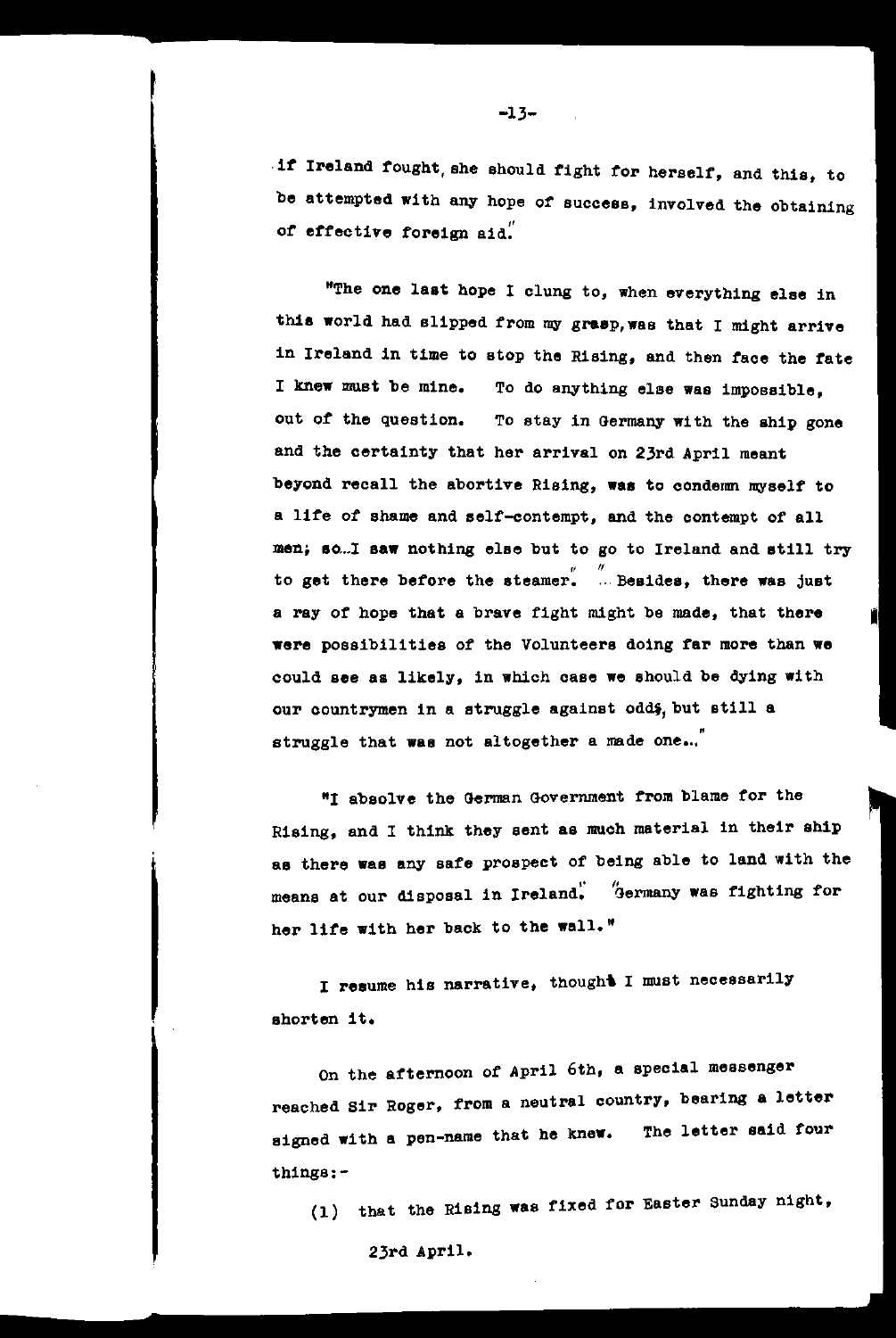- (2) that the ship with the large consignment of arma should arrive not later than Easter Monday at dawn this was, in fact, a different date from that already **arranged.**
- (3) That officers were imperative.
- (4) That a submarine should be sent to Dublin Bay.

When he communicated this letter to the Germans, they **said it was hopeless to send a submarine into those waters,**  and refused. But Devoy had written that the chief weakness at home was the lack of trained staff officers, and the reiteration of the demand for officers made Sir Roger more determined than ever to get to Ireland before the ship, if possible.

As to officers, the Germane pointed out that to send German officers, without their own men, to command a foreign militia, was impossible from a military point of view. They would send no officers. It was hopeless to persuade  $Cr 1.1$  *man* the Germans against their will to send their, officers on an adventure that directly concerned us, and them only **indirectly, after Casement had absolutely ret'used to send**  *11:.- J..:.t*  **\a** I»alaaQ~soldiers **from Zossen to almost certain death tor no usetul purpose, since a handful of men could make no**  difference.

I

**However, at the last moment Casement succeeded, through extraordinary persistence, in obtaining a submarine in which**  he should go in order to reach Ireland ahead of the arms ship. Accordingly, on April 12th, Casement and hie two companions left Wilhelmshaven and should have reached Ireland in their submarine on Monday 17th, or Tuesday 18th **April, but** *tor* **an unfortunate breakdown in the submarine,**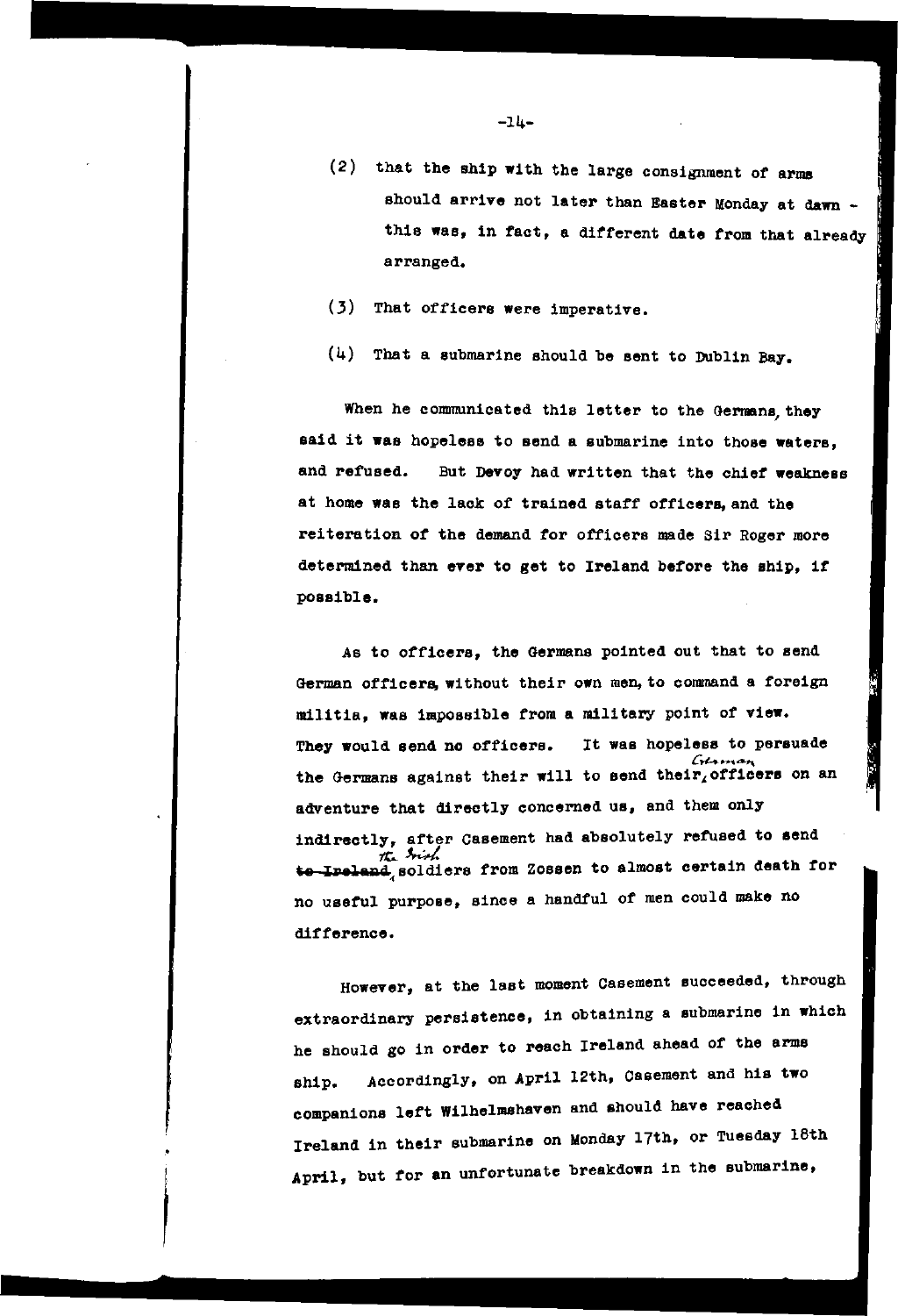which had to put into Heligoland to be made right. **In fact,**  they landed on Banna Strand, near Tralee, in the very early morning of Good Friday, April 2let.

Monteith, who had done his best to keep up the spirits of the men in Zossen, and who hed been a great help to Casement throughout his difficult negotiations with the Germane, alone escaped capture, end is heppily in Dublin to-day - I see him here to-night - to speak for himself. year or so ago he gave a thrilling account of his experiences in Germany and after his landing in Ireland, to en audience in the Father Mathew Hall, which I am sure many of those **present must haYe heard.** 

**The story of Casement's capture later on Good Friday**  is familiar. **He was taken to Ard:tert, then to Tralee, then**  to Dublin and to London. **In Tralee he asked to eee a prieet, and a Dominican, Father F.M. Ryan, O.P., saw him.** 

Father Ryan wrote me, in reply to a letter I had sent him, as I wished to have in black end white what he could tell me. Father Ryan's letter was dated July 12, 1916. He said: "Sir Roger casement saw me in Tralee on April 21st, and told me he hed come to Ireland to stop the rebellion then impending. He asked me to conceal his identity as well aa his object in coming, until he should have left Tralee, lest any attempt should be made to rescue him. On the other hand, he was very anxious that I should apread the news broadcast after he had left."

That is all I can usefully say on the facts in this rapid summary, but perhaps a few items concerning the trial itself may be of some interest.

*As* to casement's defence, from the legal standpoint the

-15-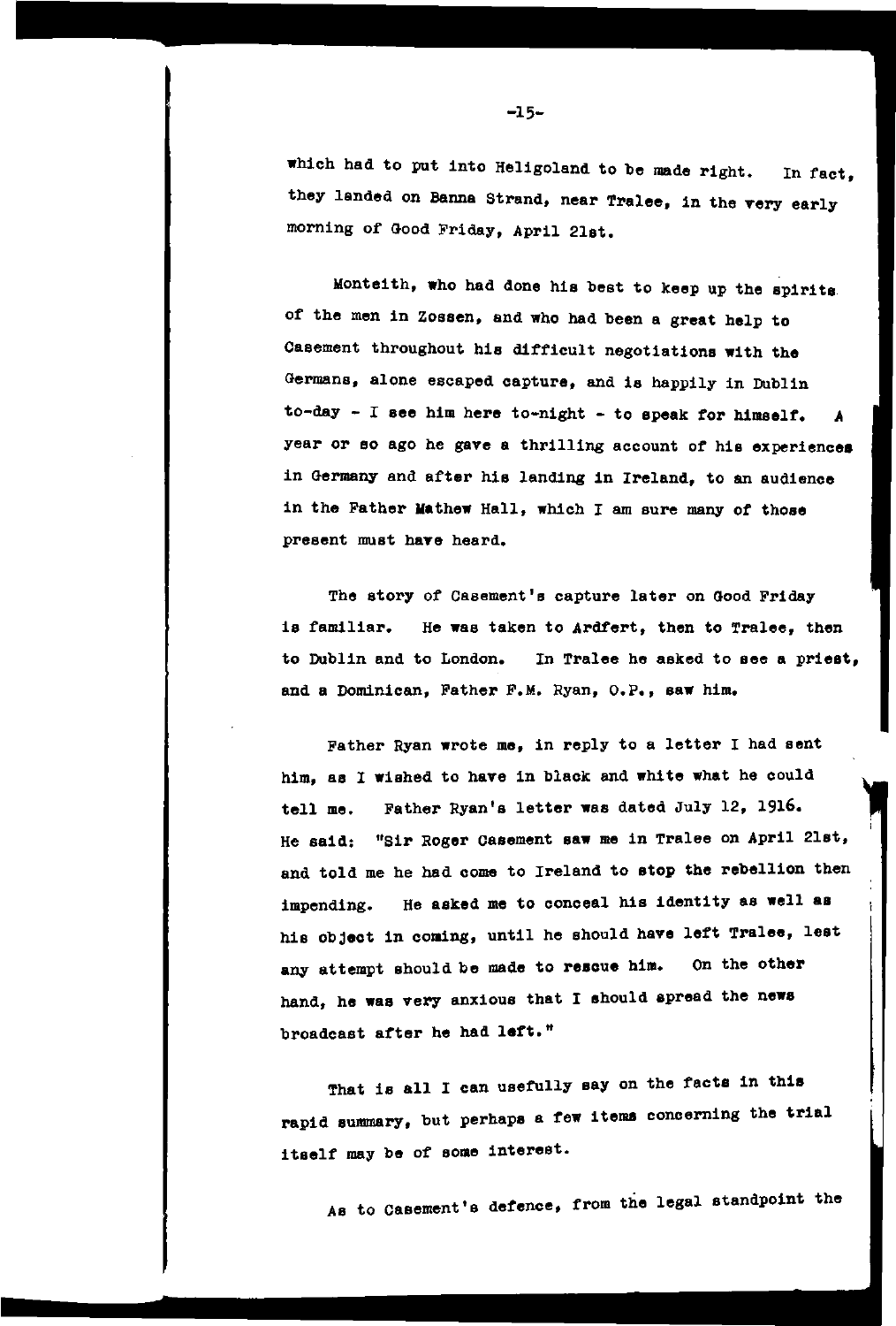**defence depended on the construction** *ot* **an ancient statute**  of treasons, made in England under Edward III in 1351, upon which the indictment of Roger Casement for treason was based, After the conviction, an appeal was taken on his behalf on the ground that the court of trial had misconstrued the Act. The appeal was rejected, and the Attorney General refused leave to the prisoner to appeal to the House of Lords.

On the facts alleged against Casement, while nothing was **certain, there was very little prospect of success, though**  there was a bare possibility of a disagreement of the jury, Casement was quite determined that nothing should be said in **hie defence against the Germans or their Government, and**  nothing whatever about any differences between himself and the General staff. Anything of that kind would have been hailed with glee by the British Preas and people. **Nor,** *ot*  course, did the fact that he came for the purpose of trying to stop the Rising emerge at all in the evidence put before the jury. Nor was there much point in any attempt at **correcting the evidence** *ot* **aoldiera, some** *ot* **whom confused Joe Plunkett ts speeches in Germany with Casement's, and**  probably thought they were speaking the truth.

**No evidence was called tor the defence, except that Casement himself made a very brief statement, unaworn, and so he was not cross-examined, ma.inly to repudiate as a slur**  on hie honour the suggestion that he had taken German gold, If he had exposed himself to cross-examination by giving **sworn evidence, his ineYitable admissions would haYe copper-fastened the case for the prosecution against him.**  But after the verdict of "Guilty" had been given, Sir Roger made a speech from the dock, which was beautiful, powerful and dignified. It is, in my opinion, one of the grea<sup>t</sup> **speeches trom the dock. The jury's work was tinished when** 

-16-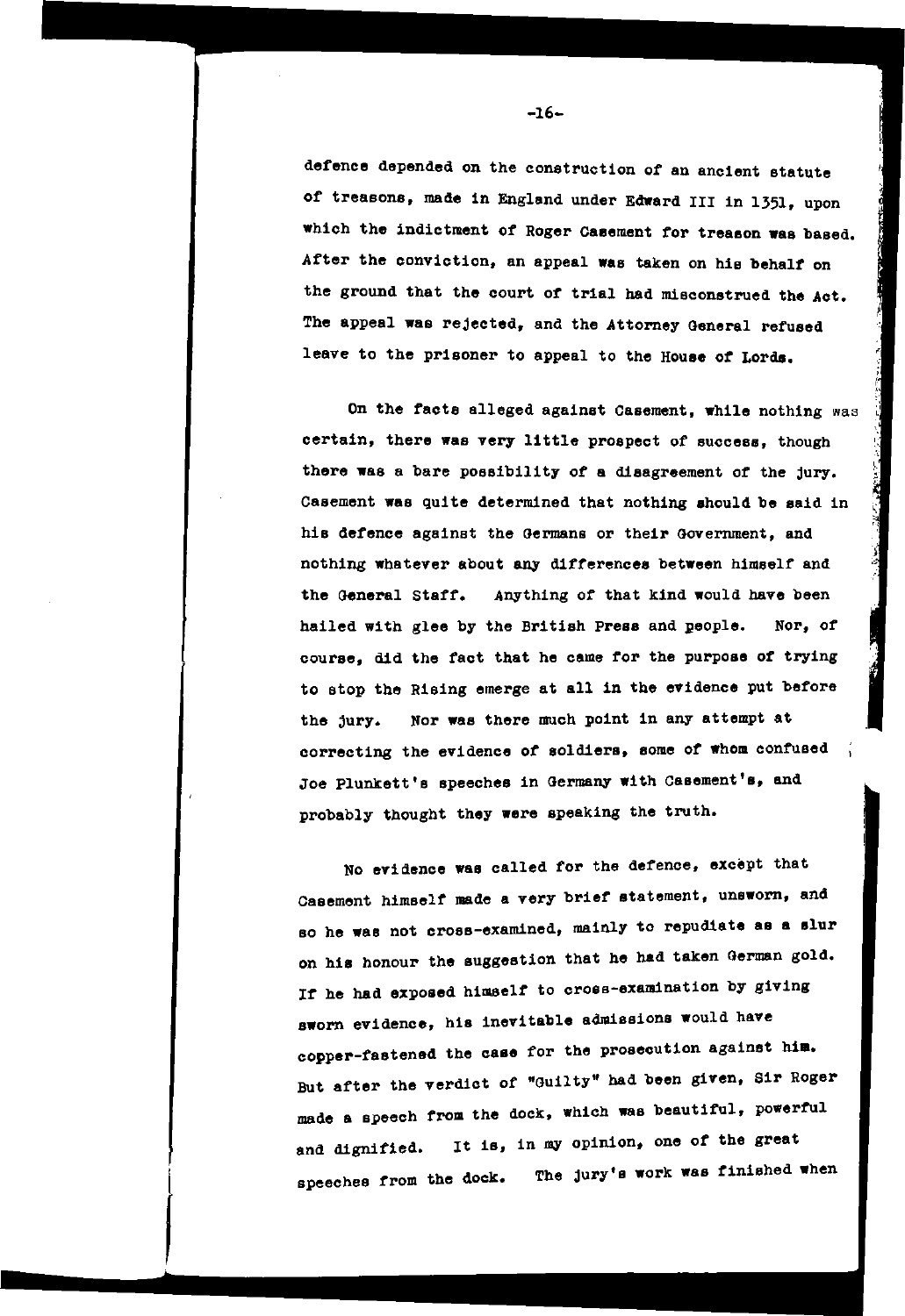this speech was made by Sir Roger at some length, but they listened to it from the jury-box, One of them said afterwards  $-$  I cannot say for how many he spoke  $-$  "We could have kissed his hands after that speech". **The speaker was, of course, one of the men who had condenmed him,** The fact is, that all the nobility of the man came out triumphantly in a speech which rang true from beginning to end.

As a little sidelight on the trial, I had as solicitor taken steps to be able, if occasion arose, to challenge jurymen, when called into the jury box at the beginning of the trial. Apart from the right of the prosecution to object to jurors, the prisoner had a right to a few challenges without giving any reason; but he could also exclude from the jury box any man whom he could show to be biased, <sup>I</sup> believe juries had not been challenged by a prisoner in England since the famous Tichburnecase in the '70s, because the English have confidence in their juries. **However,**  feeling was running so high that nothing could be left to chance, especially as one dissenting juror alone might save a desperate situation, and one could not tell in advance how far the evidence against Casement would be convincing. There was always the possibility of important witnesses being broken down in cross-examination.

There were 200 men on the jury panel from the City and County of London. The plan adopted was to approach every one of them before the trial, except a few who turned out to be dead, when their homes were visited, with a view to ascertaining what kind of a man each potential juror was. The method of approach selected was this: every one of them was visited at his home by a man who did not know that he came from me, and did not know that his mission was connected with casement, though he must very soon have

-17-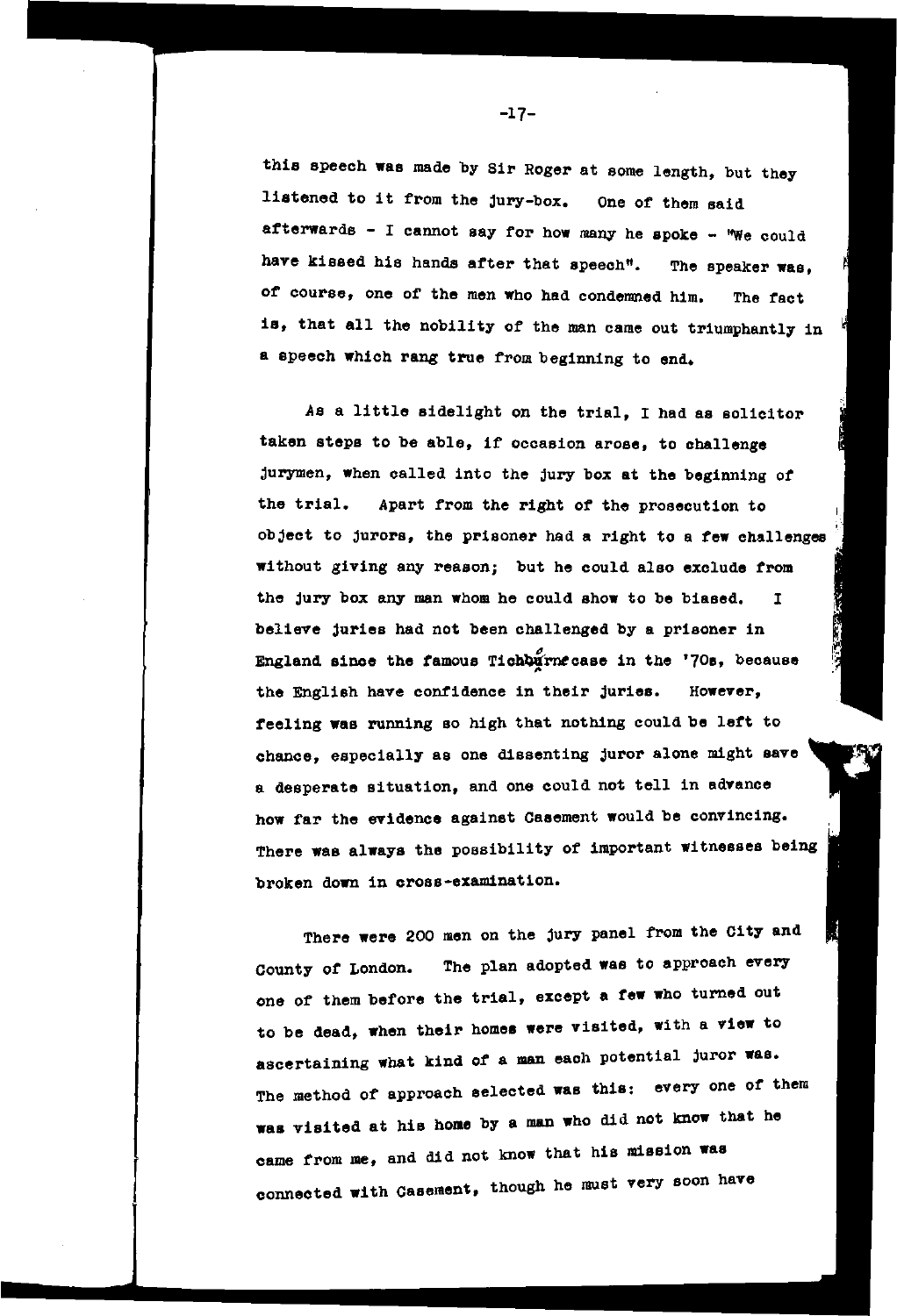guessed that Casement was somehow behind his mission - from the conversation that ensued, He visited each potential juror to enquire if he would support an independent candidate at the next general election. This led to conversation, and several of them told the visitor that they were on the panel for the Casement trial. Six of them were good enough to add worde to this effect: "Yes, and if I had my way, there would be no --- trial; I'd just put him up against a wall". **So we knew where we were, with those men at least.** 

There were a few Catholics on the panel, but none of them in the least friendly. The Crown, unaware of their **outlook, however, took care to object to every Catholic who**  was called on the jury.

**The visitor discovered that one msn alone of the whole**  panel of 200 might prove useful if put on the jury. This man said he had a rooted objection to capital punishment, and would refuse to go on the jury if he waa selected, but he changed his mind about that and actually sat on the jury, There was just a shadow of a hope that that man's deep **convictions would not allow him to convict Casement on a capital charge, and, in that event, a second trial, in accordance with the rather barbarous Irish practice, was**  unlikely, so much so that I had a car waiting at a private exit to whisk Rofert away to a harbour of refuge, if by any chance there was a disagreement of the jury. But there was **no disagreement.** 

I<br>I September 1984<br>I September 1984

i<br>interneting the control

**The crown were so unused to challenges by a prisoner**  that any man to whom we objected stood down without any reason being given, so that the evidence of violent prejudice in the minds of some potential jurors never came out, as it must have if we had been required to justify our

-18-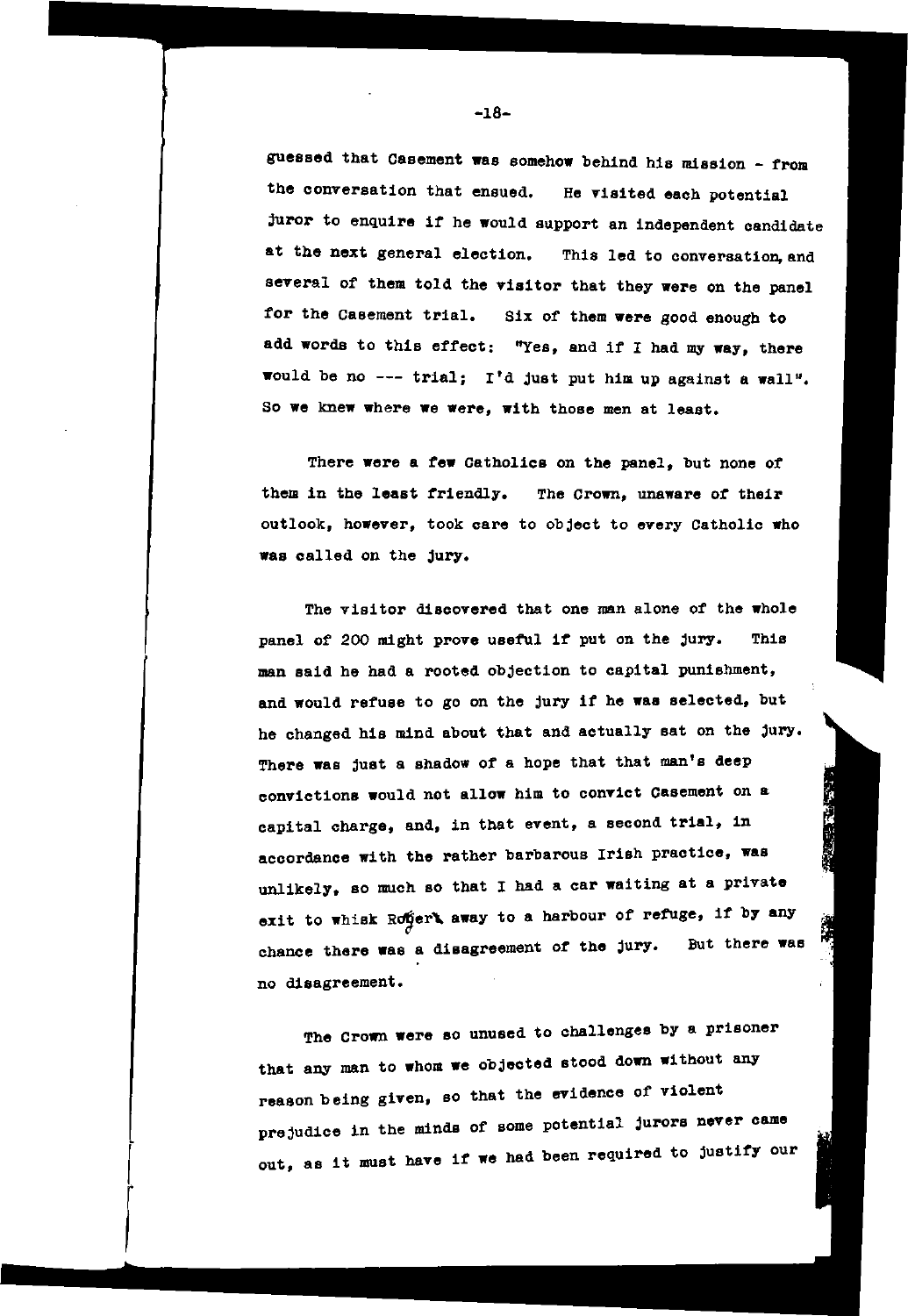objection to such men.

I think there is no point in telling you about the petitions for reprieve organised by some of Sir Roger's friends. The petitions were signed by names so influential that, until the last day, there was great expectation that the sentence of death would not be executed.

The sincerity of Sir Roger was widely appreciated, and his courage admired by Englishmen, despite the war atmosphere, and <sup>a</sup>very strong feeling manifested itself, in intellectual circles particularly, against the carrying out of the death penalty.

To conclude, anybody really interested will find an able and critical description of the whole affair in Desmond Ryan's book, "The Rising", and a Yery much fuller picture in a book called "Roger Casement" by Geoffrey Parmiter, an English barrister, published in London in 1936. That is a remarkable study, and I can speak or it frankly as I had nothing whatever to do with the book and have never met the author. It is the work or a detached Englishman, and, though you may disagree with some things in it, it is full of information, carefully collected and very well arranged. It is a book or intense interest to anybody who admires **Roger casement.** 

I

~

After the execution, Father McCarroll, a devoted young Irish curate, who **was** with Roger at the end, found his last words jotted down on a sheet of peper in hie cell. They **were** to this effect: "And for the last, my love to **all men,**  to those who **are about** to take my life, as well as to those who tried to **save it. We are all brethern now. R.C."** 

I can fittingly end this talk with Eva Gore-Booth's

-19-